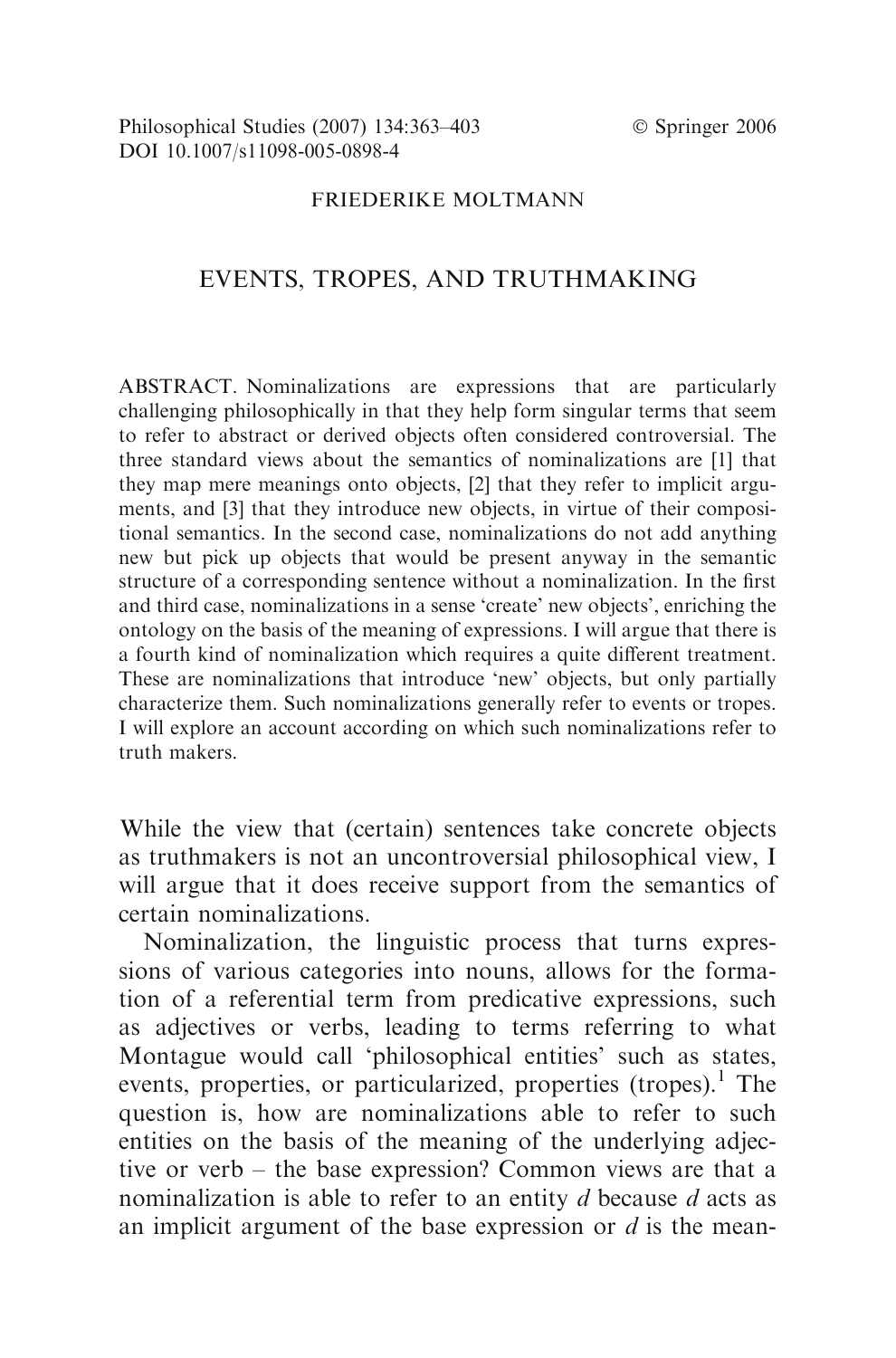ing or a reification of the meaning of the base expression, or else because d has been constructed from such a meaning, in one way or another. I will argue that there are nominalizations of yet another kind, nominalizations that refer to entities which are only partially characterized by the base expression (and thus could not possibly be 'constructed' from its meaning) and yet are better not considered implicit arguments of the base expression either. These are in particular nominalizations referring to events and to tropes (or trope-like entities). The way event and trope nominalizations find their referent, I will argue, is by referring to the truth maker of a corresponding proposition. If this account of event and trope nominalizations is right, then natural language gives particular evidence for the view that sentences take concrete objects, including events and tropes, as truth makers. The idea of truthmaking, which has not been made use of so far in formal semantics, can be further exploited for a new semantic analysis of adverbial modification.

In the case of events, I will provide a number of arguments both against the view of Kim (according to which event nominalizations refer to entities constructed from the meaning of the base expression, i.e., to property exemplifications) and against the Davidsonian view (according to which event nominalizations refer to implicit arguments of verbs, to primitive objects). The former view is equally problematic for trope nominalizations. The latter view moreover lacks independent motivations in the case of tropes.

## 1. KINDS OF NOMINALIZATIONS

First some terminological clarifications. I will call both nouns obtained from expressions of another category and NPs containing such nouns as head nouns (e.g. John's walk or Mary's beauty) 'nominalizations'.<sup>2</sup> I will also call constructions like the fact that S nominalizations, as they make crucial use of a sentence (a nonreferential expression) as the base expression. For example, the base expression of wisdom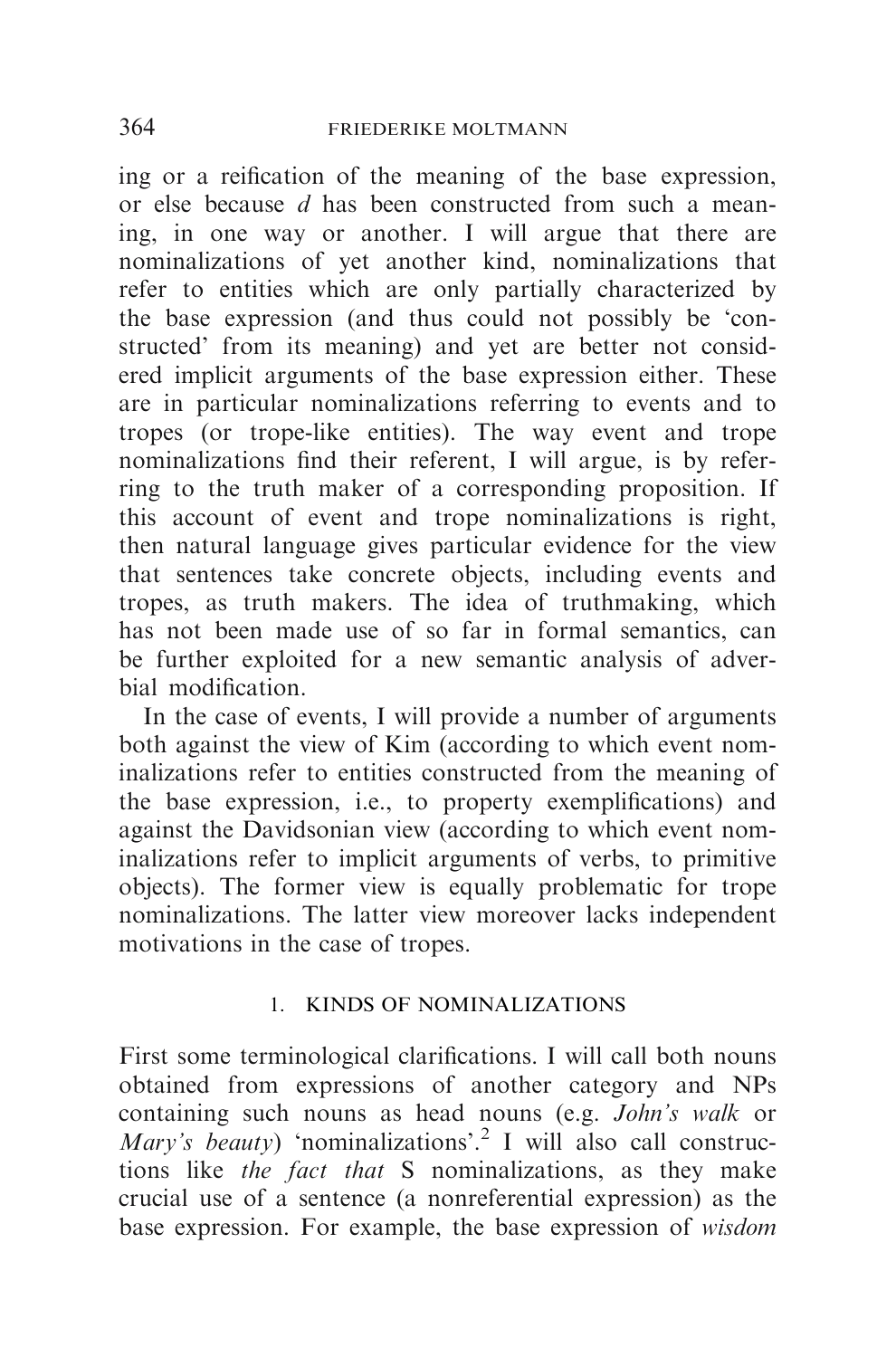is wise and of the fact that it is raining, it is raining. Four views of nominalizations, or perhaps better four kinds of nominalizations, can be distinguished:

[1] nominalizations that refer to an argument of the base expression

Rather uncontroversial cases of this kind are agent and result nominalizations such as producer and product. But also event nominalizations such as *walk* or *laughter* belong here, given a Davidsonian view of events on which events act as implicit arguments of verbs (Davidson, 1967). Given that view, the noun walk would express the same relation between events and agents as the verb walk, so that *John's walk* would refer to a unique event (in the context) standing in the walking relation to John (cf. Higginbotham, 1985).

[2] nominalizations that refer to reifications of meanings

Nominalizations of this kind would refer to reifications of the meaning of the base expression. Commonly adjective nominalizations such as wisdom, happiness, generosity, effectiveness are taken to be of this type. Such nominalizations, when used without a determiner, are supposed to act as singular terms referring to the meaning of the adjectives from which they are derived, that is, to the properties such adjectives express (cf. Loux 1998). Also nominalizations in an extended sense such as the thought that S and the claim that S are often supposed to refer to objects which are meanings, namely the meanings of *that*-clauses (propositions).<sup>3</sup>

[3] nominalizations that introduce 'new objects'

These nominalizations refer to objects whose nature is entirely given by the meaning of the base expression, without, though, being identical to that meaning. This can mean either of two things: [1] the object is literally constructed from the meaning of the base expression or [2] the object as such is independent of the meaning of the base expression, but has an internal composition that corresponds to the compositional semantics of the base expression. Either way, the object that nominalizations of the third kind refer to would not be present in the semantic structure of the sentence in the absence of the nominalization.<sup>4</sup>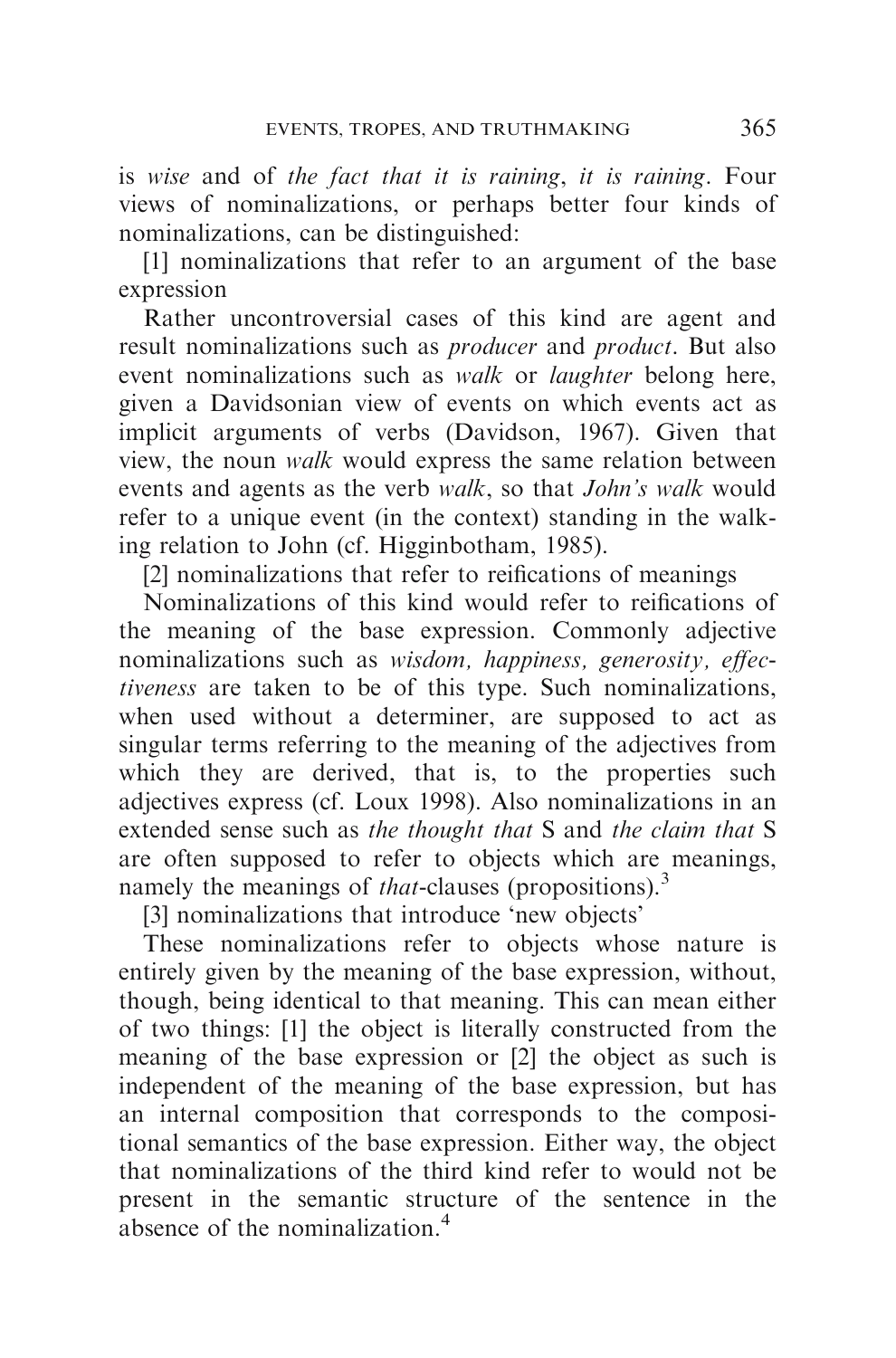For the present discussion, the choice between these two options should not concern us; what is important is only that there would not be more to the internal nature of the referent than is, in some way, mirrored in the complexity of the meaning of the nominalization. There are three candidates for which such a nominalization process is extremely plausible: fact nominalizations such as the fact that S, closely related to that 'possibility nominalizations' such as the possibility that  $S$ , and finally state nominalizations such as  $Marv's$  being and finally state nominalizations such as  $Mary's being$ happy. 5,6

That the nature of the objects such nominalizations refer to are entities whose nature is entirely reflected in the compositional meaning of the nominalization can be captured by identity and existence conditions which will involve just the semantic values involved in the nominalization as well their composition. Thus, a simple fact such as the fact that John is happy can be viewed as a function of John, the property of being happy and a time, with identity and existence conditions as follows:

- (1) a. A fact that is the object  $\rho$  having the property  $P$ at the time  $t f(P, o, t)$  is identical to the fact that is the object  $o'$  having the property  $P'$  at the time  $t' f(P', o', t')$  iff  $o = o', P = P',$  and  $t = t'.$ 
	- b. A fact that is the object  $\rho$  having the property P at time t  $f(P, o, t)$  exists iff P holds of o at t.

[4] nominalizations that do not refer at all:

These would be a deflationist account of nominalizations such as that of Carnap (1956). On that view, there are no actual objects nominalizations of the relevant sort stand for, but rather the process of nominalization would go along with rules for forming true or false sentences with the nominalization on the basis of true or false sentences involving the relevant base expression, rules such as the proposition that S is true if and only if S is true.<sup>7</sup>

I will argue that there are nominalizations of yet another sort, nominalizations that introduce a 'new object' into the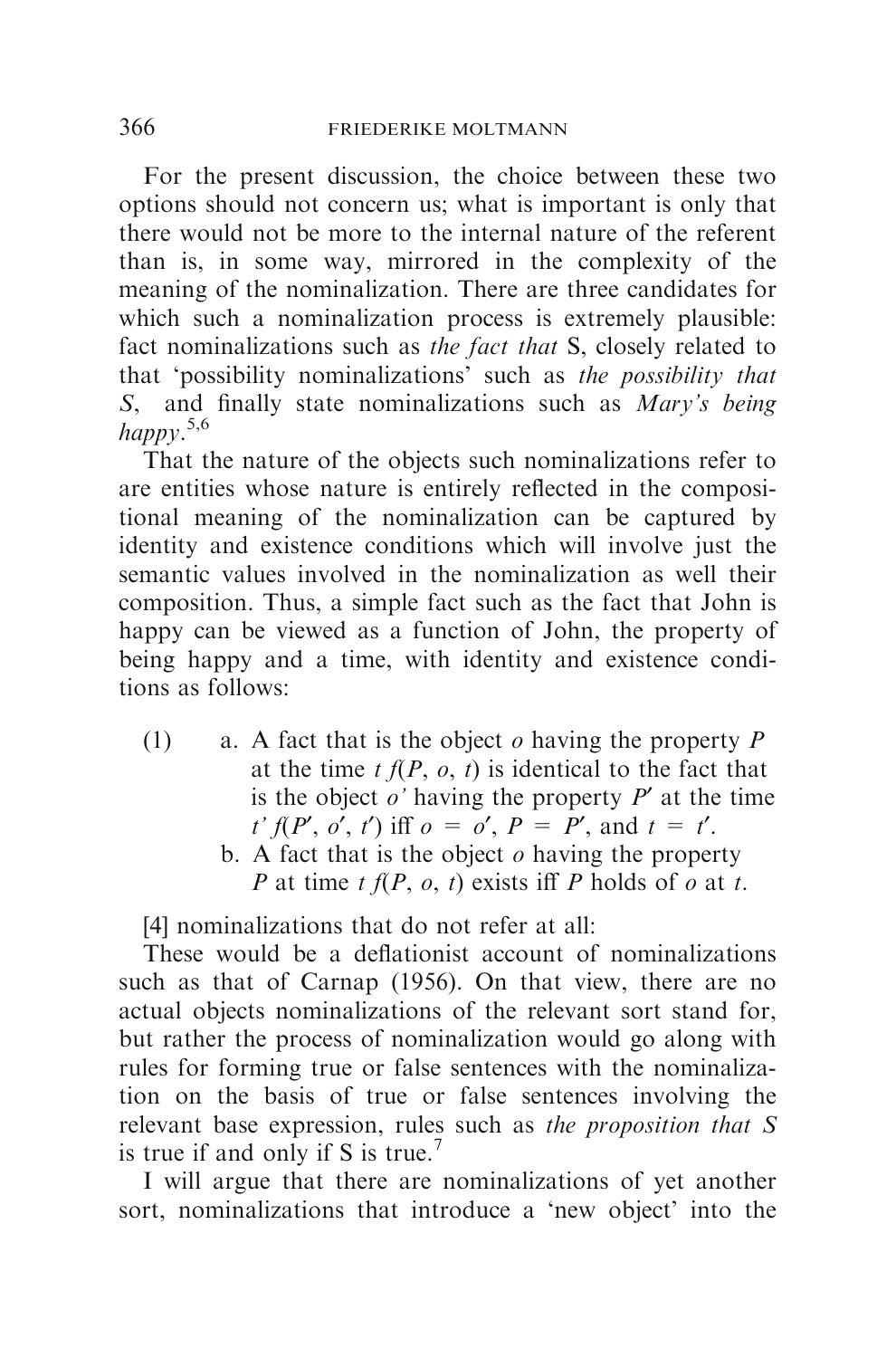semantic structure of a sentence (that is, an object that would not be present in the semantic structure in the absence of the nominalization), but at the same time only partially characterize that object. That is, the object of reference of such a nominalization owes its presence in the semantic structure of a sentence to the nominalization only, but it is not entirely identified by the semantic content of the nominalization. The two most important types of such nominalizations are first nominalizations of the sort *John's wisdom*, John's happiness, or John's generosity, which I will call (not entirely accurately) 'trope nominalizations', and second event nominalizations such as *John's walk* or John's laughter.

Of course, the case for event nominalizations hinges on a particular view about the role of events in the semantic structure of simple sentences (without event nominalization). On a Davidsonian view, event nominalizations simply pick up an implicit argument of the verb and thus event nominalizations could not but belong to the first kind of nominalization. I think there are strong arguments against the Davidsonian account. But before presenting them, I will address the less discussed case of trope nominalizations. I will introduce a number of criteria for a term referring to a concrete object, making use of the semantic acceptability and the understanding of certain sentences. Note that these criteria, even though they look 'linguistic' in nature, are just ways of clarifying our ontological intuitions concerning the nature of the objects those terms refer to

### 2. TROPE NOMINALIZATIONS

Whereas nominalizations such as *wisdom* or *happiness* refer to universals, nominalizations such as John's wisdom or John's happiness (generally) refer to particulars. What kinds of particulars are these? Obviously, they are instantiations of a static property, but as such they are of a certain kind. In the context of natural language ontology, two kinds of entities can be distinguished that are instantiations of a static property by an individual: [1] tropes (or particularized properties)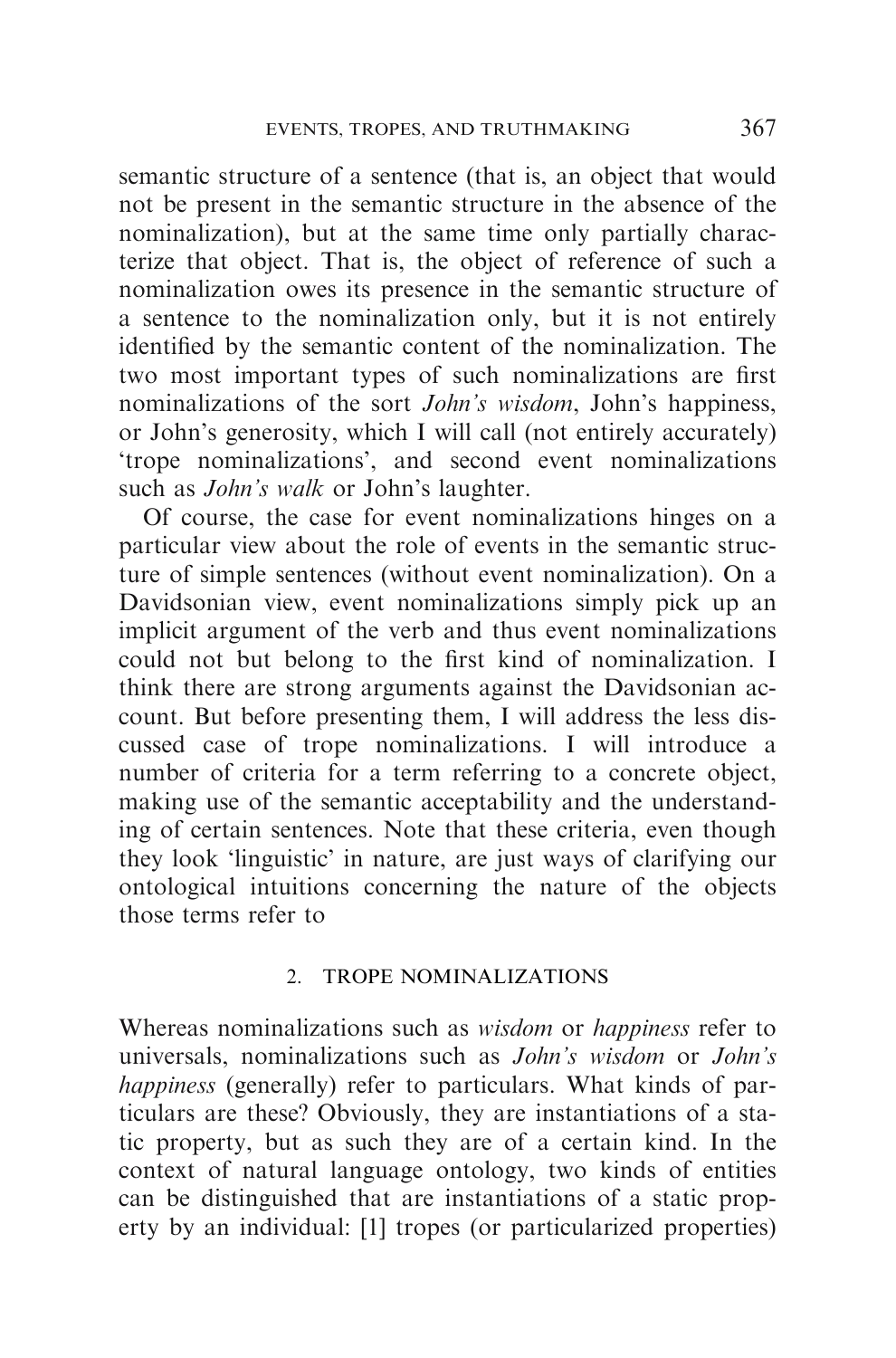and [2] states or states of affairs. These two kinds of entities serve as referents of two different sorts of expressions: Adjective nominalizations like wisdom are best considered general terms for particularized properties or tropes (or at least entities closely related to them), whereas gerundive constructions like *John's being tired* describe entities quite different from tropes, namely what I will call states (given that they can be straightforwardly expanded into terms like the state of John's being tired).<sup>8,9</sup> The difference between tropes and states essentially consists in that tropes are concrete, fully specific entities, whereas states are abstract in the sense that they may be based on determinable or unspecific properties, without having to be grounded in determinate or specific properties.<sup>10</sup>

This fundamental difference can be revealed through the application and the understanding of different classes of predicates:

[1] Tropes can act as arguments of predicates that care about the internal structure or complexity of an argument; states cannot. Thus, only tropes, not states, can be described: $11$ 

- (2) a. John described Mary's beauty.
	- b. ?? John described Mary's being beautiful.

And only tropes, not states can be the objects of detailed examination:

- (3) a. John examined / investigated / took a closer look at Mary's illness.
	- b. ?? John examined / investigated / took a closer look at Mary's being ill.

Also emotive attitudes that imply an internal complexity of their object, such as admiration, can target only tropes, not states:

(4) a. John admired Mary's beauty. b. ?? John admired Mary's being beautiful.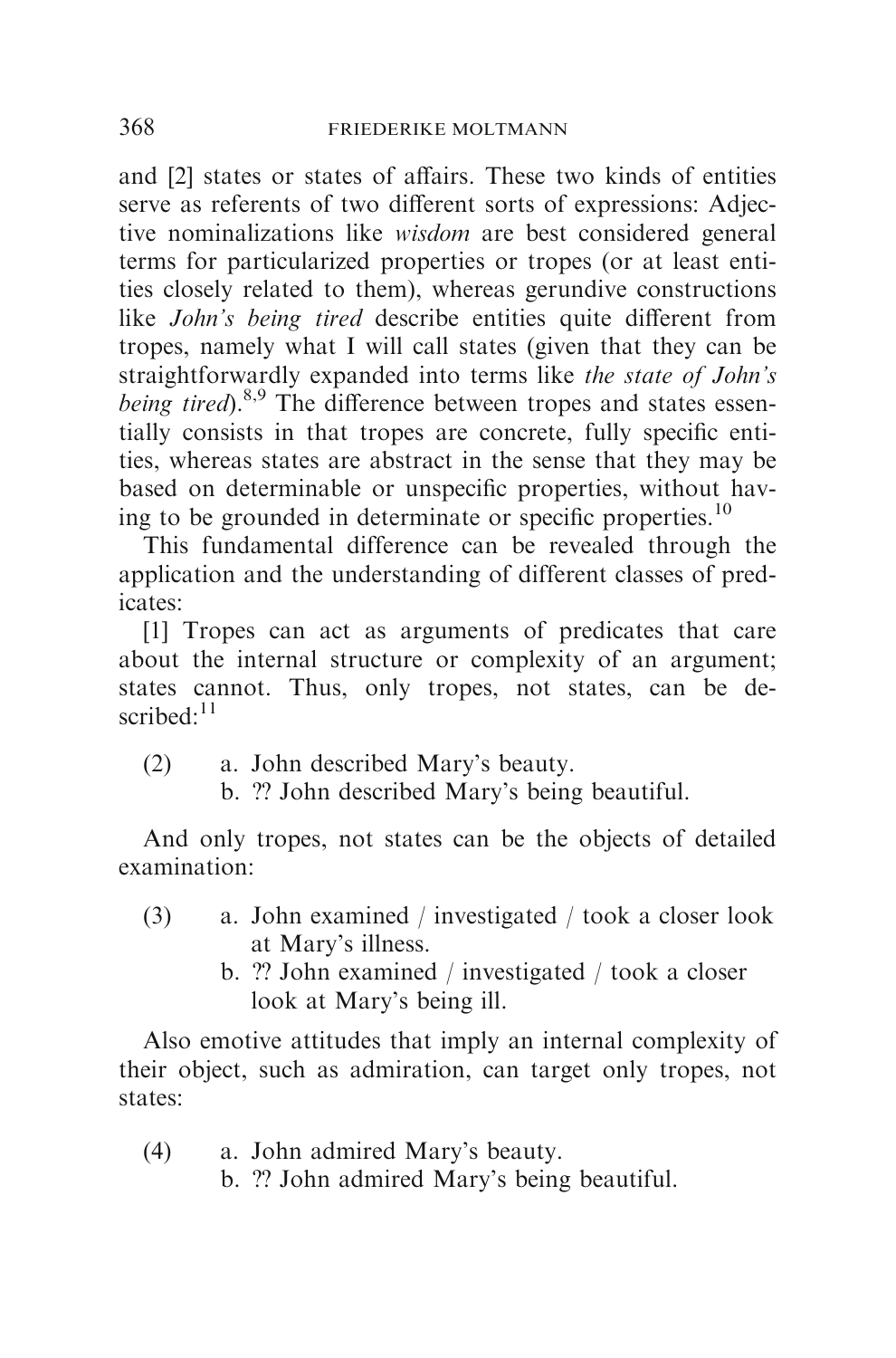Related to the distinction with emotive verbs is a difference in the readings of attitude verbs such as remember with the two sorts of terms:<sup>12</sup>

- (5) a. John remembered Mary's beauty.
	- b. John remembered Mary's being beautiful.

(5a) implies that John remembered the particular way in which Mary was beautiful, whereas this is not required for (5b).

[2] Tropes can be measured with respect to the degree to which they instantiate the property expressed by the base predicate, whereas states cannot be measured at all<sup>13,14</sup>

- (6) a. John's tiredness was extreme. b. ?? John's being tired was extreme.
- (7) a. John's anger was mild.
	- b. ?? John's being angry was mild.
- (8) a. John's handsomeness is greater than Bill's.
	- b. ?? John's being handsome was greater than Bill's.

[3] Terms referring to states easily allow for negation, disjunction, and quantification (John's not being ready, John's being either jealous or insecure, John's not being satisfied with anyone), whereas trope nominalizations hardly allow for that, or only under limited circumstances.<sup>15</sup>

[4] Terms referring to tropes allow for a variety of determiners, thus allowing for demonstrative reference *(this tiredness*) and mass quantification (*more anger*).<sup>16</sup> By contrast, state descriptions act like definite descriptions only (even without definite determiner), not displaying any capacity for quantification or demonstrative reference.

[5] Another difference between trope- and state-referring terms is that trope-referring terms have variants on which they refer to objects with variable concrete manifestations (concrete tropes), objects that can 'change' over time, whereas state-referring terms lack such variants. For example, what John's wisdom and Mary's beauty stand for may manifest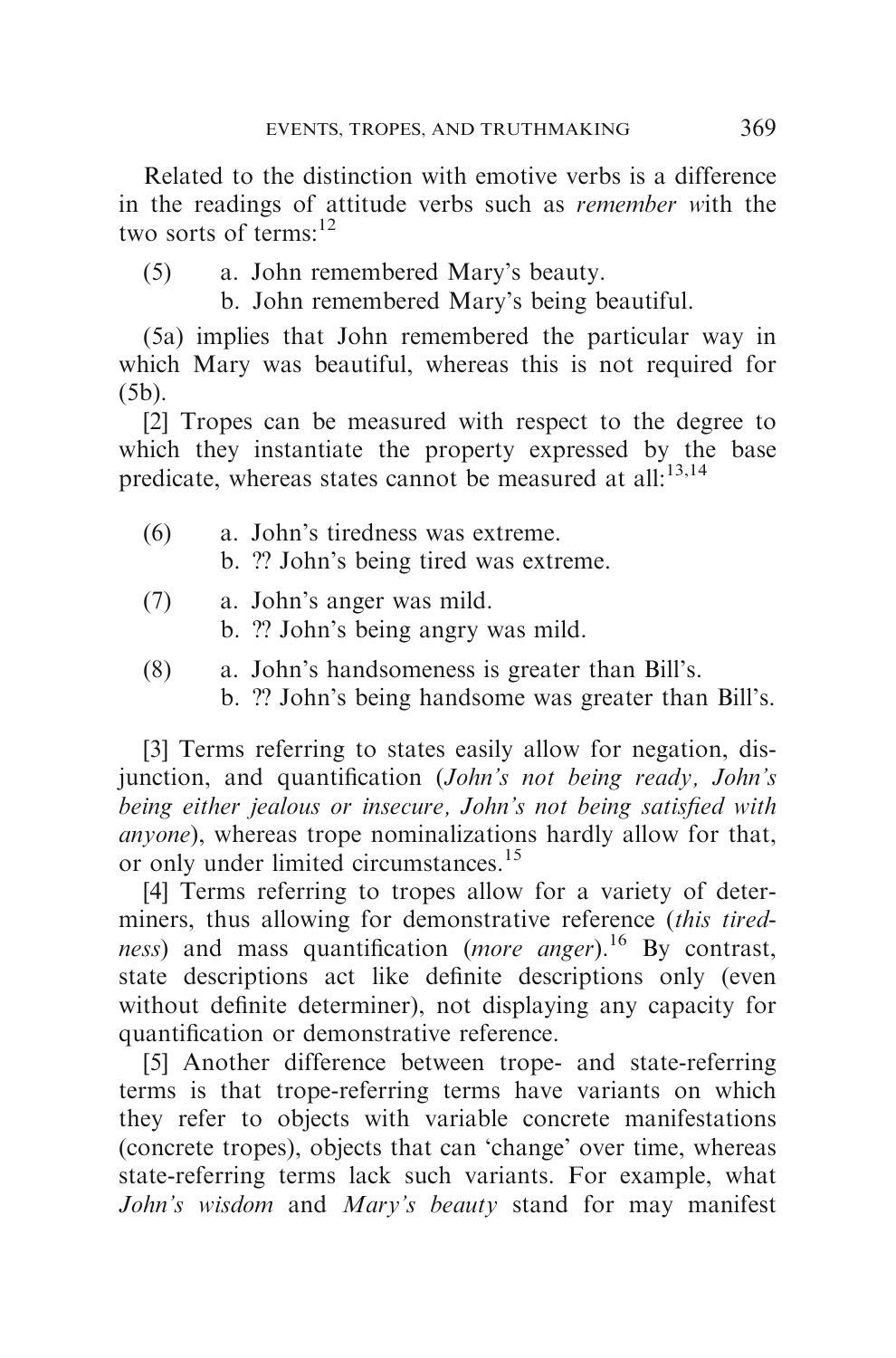itself differently over time: John's wisdom and Mary's beauty may change, increase, or decrease, but not John's being wise or Mary's being beautiful. John's being wise and Mary's being beautiful stay unchanged even if John's wisdom or Mary's beauty changes.

These differences show the following: what is constitutive for a state is the mere holding of the entity in question of the property that the base predicate expresses (to a relevant positive degree), that is, the property and the entity together (in addition to perhaps a time) uniquely identify the state. By contrast, the property used to characterize a trope generally does not uniquely identify the trope, but rather tropes may differ from each other in the way in which and in the extents to which they exhibit the property expressed by the predicate, thus requiring for their identification more than the property and the entity in question. Tropes are concrete entities that overall instantiate the relevant property in one way or another; states, by contrast, are entities constituted just by the holding of the property (of some object); they do not involve more basic properties which may ground the holding of the property. For the purpose of referring to either kind of entity (states or tropes), nominalizations may be formed from predicates that express properties that are unspecific (handsome, angry, aggressive) or determinable (red, round), properties that have a wide range of different concrete manifestations. These concrete manifestations are constitutive of tropes (the referents of trope nominalizations), but not of states. Trope nominalizations such as John's handsomeness, John's anger, the apple's redness, and the table's roundness refer to such concrete manifestations, whereas John's being handsome, John's being angry, the apple's being red, and the table's being round refer to entities for which only the unspecific or determinable properties themselves are constitutive and not the particular ways in which they are manifested. It is then clear why tropes allow for demonstrative reference and quantification, whereas states don't: a state nominalization is always inherently a Russellian definite description, one whose semantics in fact fully displays the nature of its referent. It is then also clear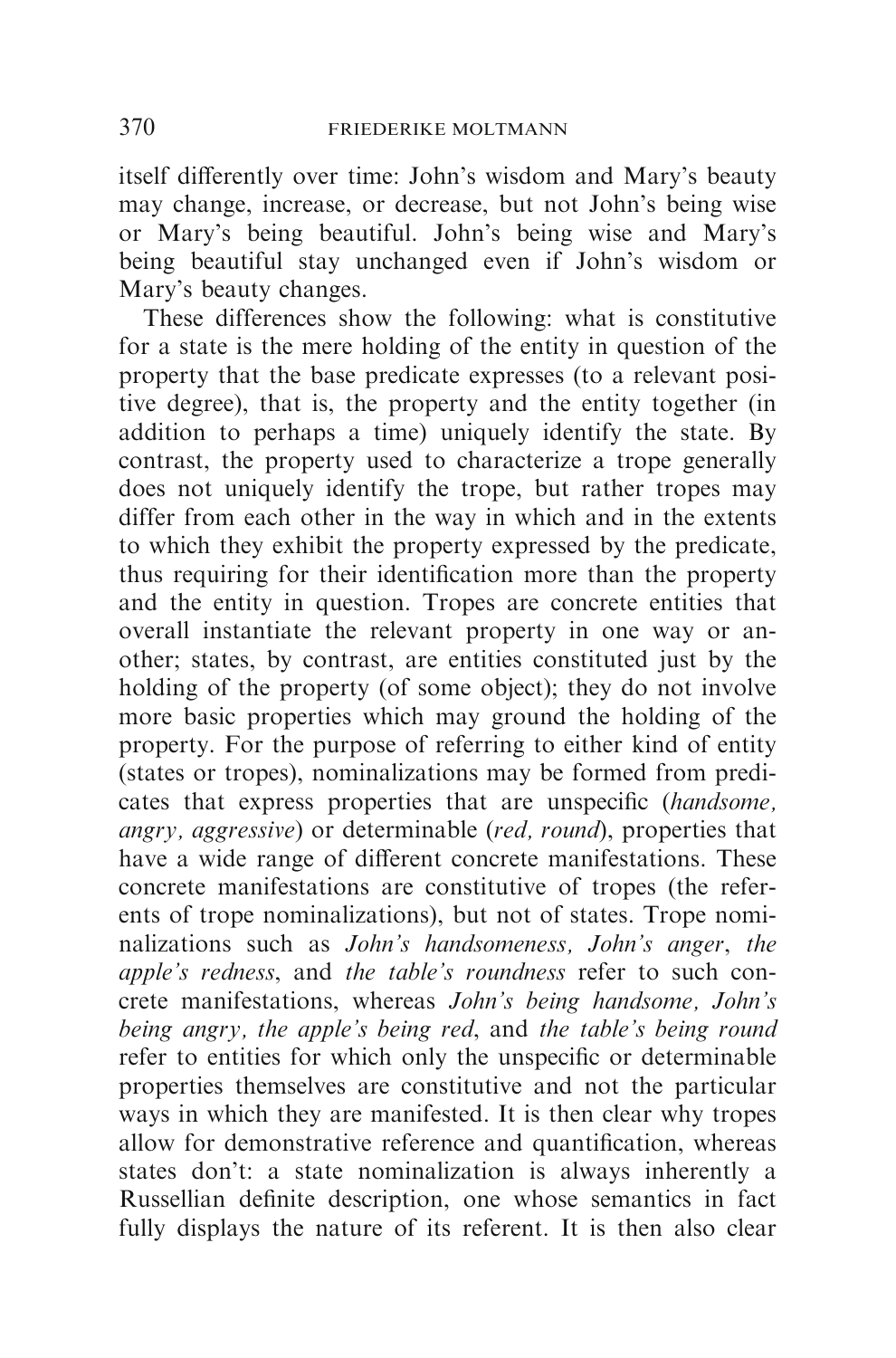why tropes can have variants on which they are objects with variable manifestations, whereas the notion of a variable manifestation of a state would not make any sense at all: states are 'above' concrete manifestations (and thus as Steward (1997) points out, beyond any type-token distinction).

What I have called 'tropes' so far are not tropes as most commonly understood, that is, instantiations of 'natural' or 'sparse' properties (Armstrong 1978, 1997; Lewis 1983). Natural properties, for example, being a particular shade of red, having a particular temperature, or being a very specific shape, are supposed to play a role as relata of causal relations, as underlying similarity, and have been taken to be the only properties needed in a full description of the world.<sup>17, 18</sup> Most adjectives in natural languages do not express natural properties, though. Instead they express determinable properties or other unspecific properties that can be fulfilled in virtue of an object exhibiting natural properties in various ways. The concrete manifestations of the properties expressed by natural language predicates, however, will in some way consist in instantiations of natural properties, or perhaps even just dispositions for manifesting such properties. Thus, the redness of the apple does not refer to an entity just dependent on the property of being red, the apple, and a time. Rather it refers to an instantiation of the particular shade of red that is exhibited by the apple. *John's aggressiveness* refers to the various dispositions (manifested by instantiations of natural properties, or rather changes in natural properties) that define John as aggressive; it does not refer to an entity composed just of the property of being aggressive and John. Mary's beauty involves specific property instantiations, those that together constitute Mary's beauty; it does not just involve the property of being beautiful and Mary. In short, adjectives generally do not express natural properties, but rather properties that can be fulfilled in possibly different ways by instantiations (often a number of them) of natural properties. For the sake of terminological simplicity, I will extend the term 'trope' to those complex property manifestations as well and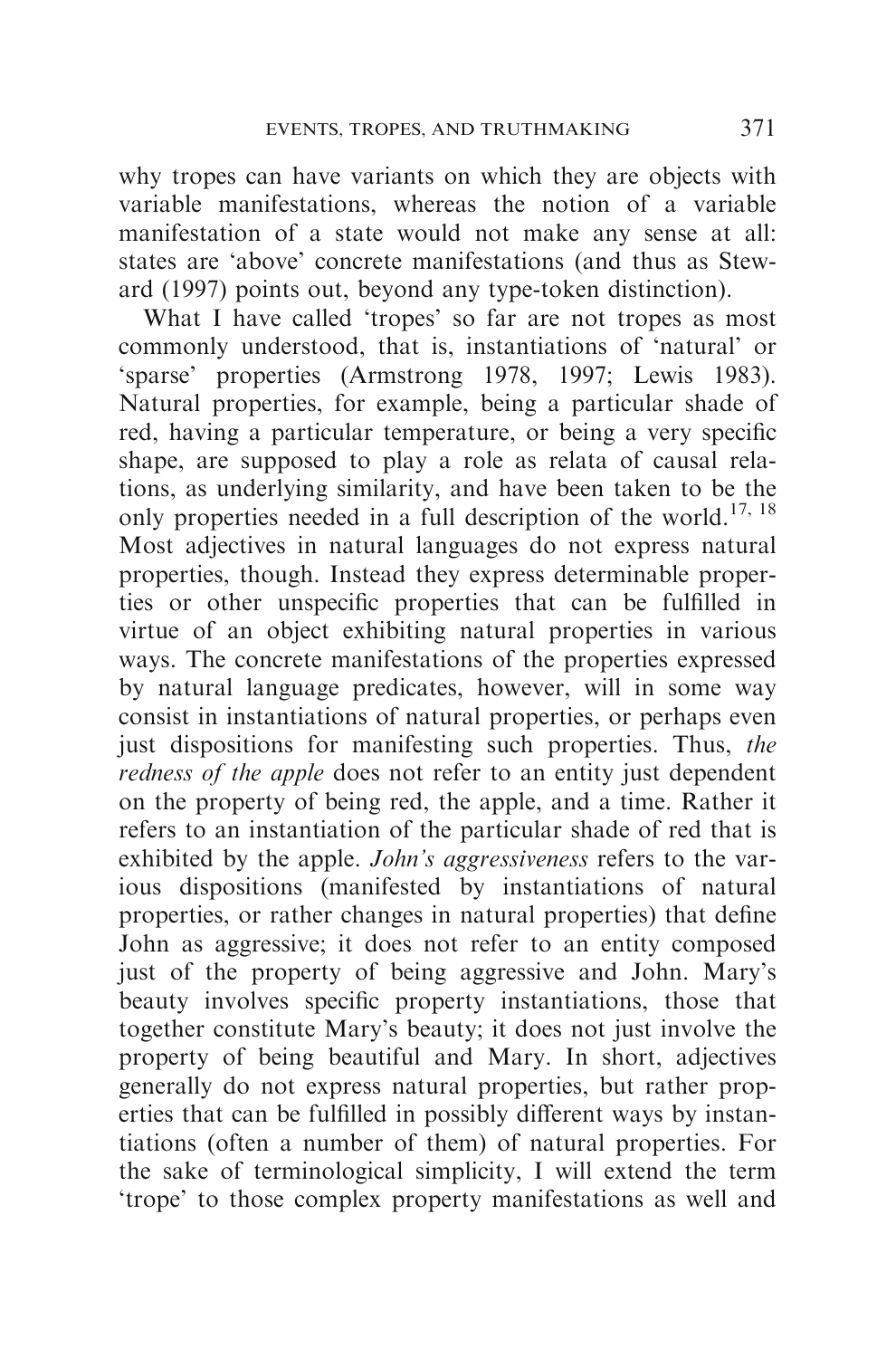will continue calling nominalizations of adjectives of various sorts 'trope nominalizations'.

The fact that trope nominalizations do not generally refer to instantiations of natural properties constitutes a serious problem for their semantic analysis: such nominalizations do not refer to entities obtainable simply on the basis of the content of the predicate, the object, and a time and thus cannot be nominalizations of the third kind. It is also quite implausible that trope nominalizations are implicit argument nominalizations, since there is little independent motivation that tropes should act as implicit arguments of adjectives (cf. Section 4). The problem then is, how do trope nominalizations refer to concrete manifestations of a property given that these are not obtainable in any way from the meaning of the underlying adjective? That is, how can the semantics of trope nominalizations be related to the semantics of the adjectives from which they are derived? Before proposing a solution to this problem, let me first generalize the points made in this section, namely to the semantics of event nominalizations.

## 3. EVENT NOMINALIZATIONS

Whereas trope nominalizations generally are derived from adjectives, event nominalizations are derived from verbs. The same criteria shows that the events that event nominalizations refer to are concrete entities, grounded in instantiations of natural properties, and thus contrast with, in this case, facts involving the same eventive property  $-$  in just the way tropes contrast with states involving the same static property.

[1] Only events, not facts are appropriate with predicates taking into account the internal structure of an argument:

- (9) a. John described/investigated Mary's murder.
	- b. ?? John described/investigated the fact that Mary was murdered.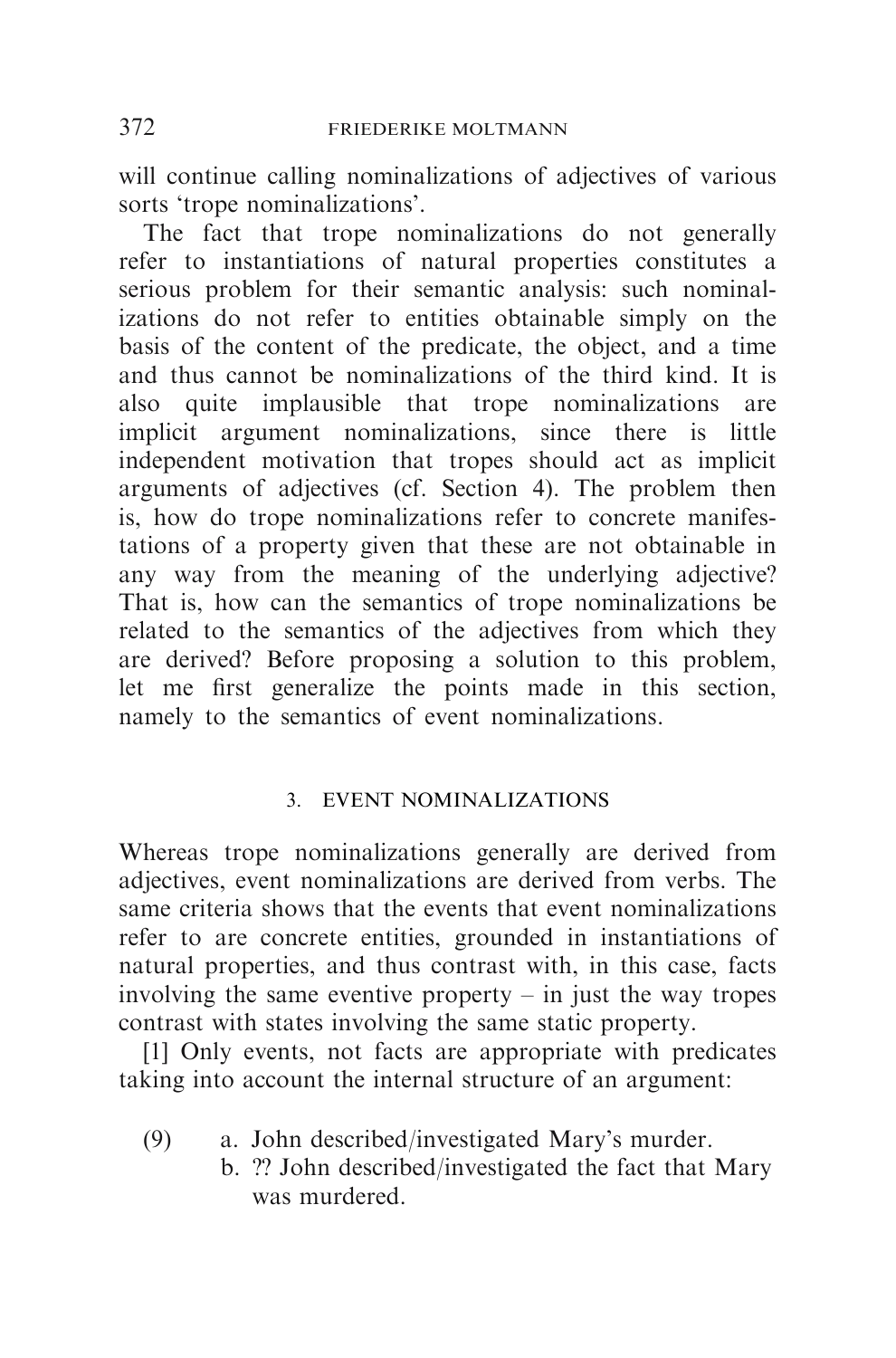[2] Only events, but not facts can be measured. This is particularly evident with predicates of spatial and temporal measurement:

- (10) a. John's jump was high/quick. b. ?? The fact that John jumped was high/quick.
- (11) a. John's laughter was intense. b. ?? The fact that John laughed was intense.

[3] Negation, disjunction and quantification can be factconstitutive, but generally not event-constitutive.<sup>19</sup> Take the property of inviting two children as it is involved in (12):

(12) John invited two children.

Clearly, if John sent out two separate invitations to two children, then (12) describes two distinct events, but only one fact. Moreover, there will be two events describable as *John's* inviting of a child, but only one fact describable as the fact that John invited a child. Events, it appears, need to involve particular participants; a quantifier alone does not suffice.

The same problem arises for tensed predicates such as *read* the book:

(13) John read the book.

(13) describes an event, John's reading of the book, which is either an event that occurs at a particular time or else an event type that can be instantiated at different times ('John's reading of the book took place several times'). By contrast, the fact that John read the book is temporally unspecific and not to be located in time.

[4] The fourth criterion I mentioned in regard to trope nominalizations does not apply well to events. Events are never conceived as entities with variable manifestations over time, a striking difference between events and tropes. However, another criterion can be given that distinguishes facts in particular from events. Fact and events differ in their dependence on a description. Whereas modifiers of event nominalizations may just be event-characterizing, all modifiers in a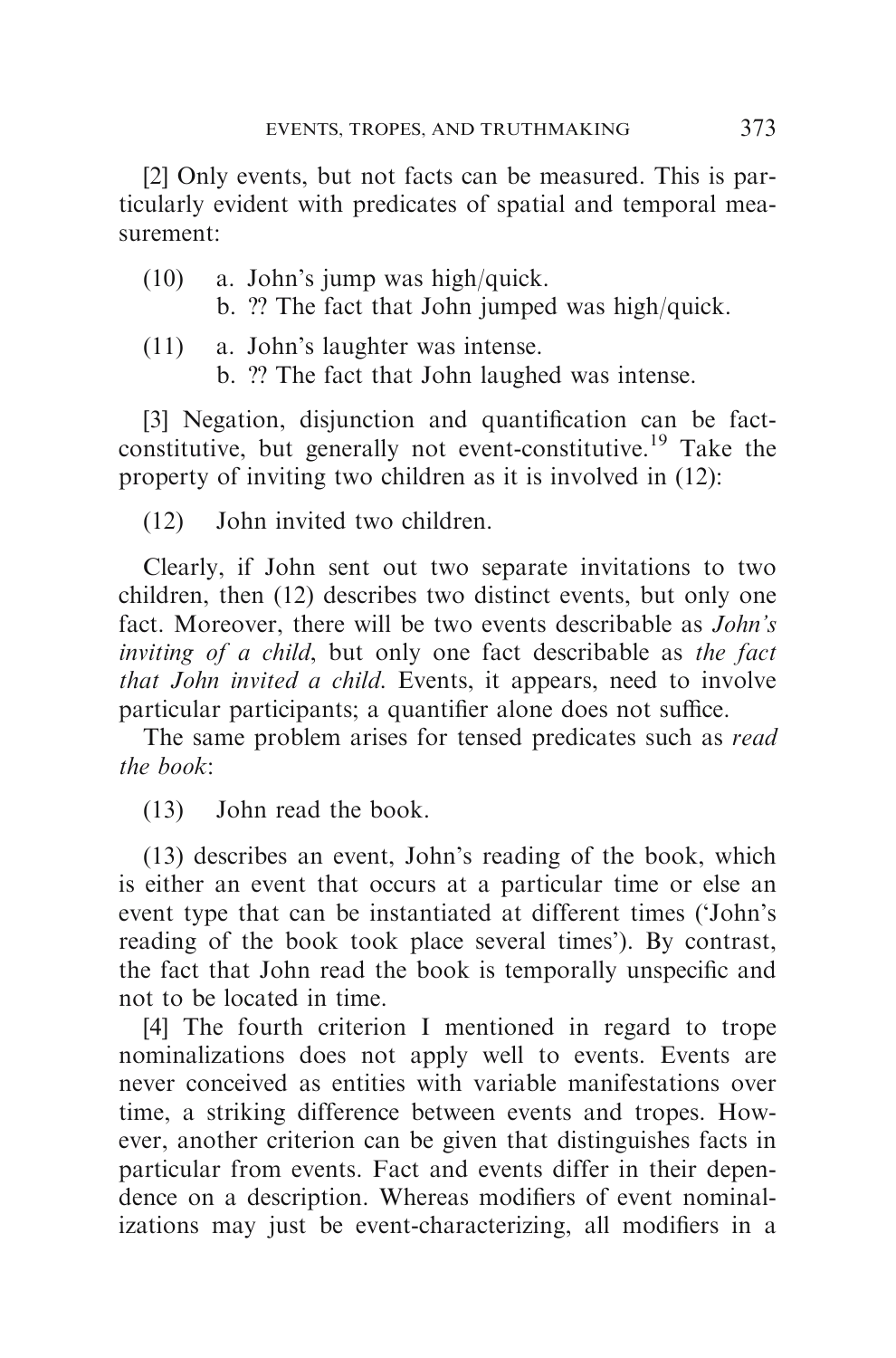fact description (of the sort the fact that S) are fact-constitutive, as is obvious from the contrast between (14a), which can be true, and (14b), which can't:

- (14) a. John's slow walk was John's walk.
	- b. The fact that John walked slowly is the fact that John walked.

Tropes and events are relatively independent of the description used to refer to them, whereas facts are entirely reflected in the meaning of explicit fact-referring terms. $^{20}$ 

## 4. EVENTS AS DERIVED OBJECTS

The difference between events and fact poses a problem for one view of events, namely the view that events are derived objects, objects whose identity is strictly dependent on objects, a property, and a time, where the property is that expressed by the base predicate.

The view that events are derived objects is originally due to Kim (1976) and has been adopted and further developed by Bennett (1988), Lombard (1986), and others.<sup>21</sup> The view can hardly be found among linguists, though, with the exception of Chierchia (1984). The view says that events are individuated entirely on the basis of individuals, properties, and times: they are property exemplifications. For example, the event of John's walking at midnight would be the exemplification of the property of walking by John at midnight.

A particular semantic view goes naturally along with the second metaphysical view of events, namely the view that events are introduced into the semantic structure of a sentence generally only by means of nominalizations. This is in fact what Bennett (1988) and Chierchia (1984) propose. Thus, if an event e depends on John, the walking property, and a time t, that is, if one can take  $e$  to be the value of a function f applied to the walking property, John, and  $t$  (e=f([walk], John,  $(t)$ ), then the denotation of *John's walk* would be as  $follows<sup>.22</sup>$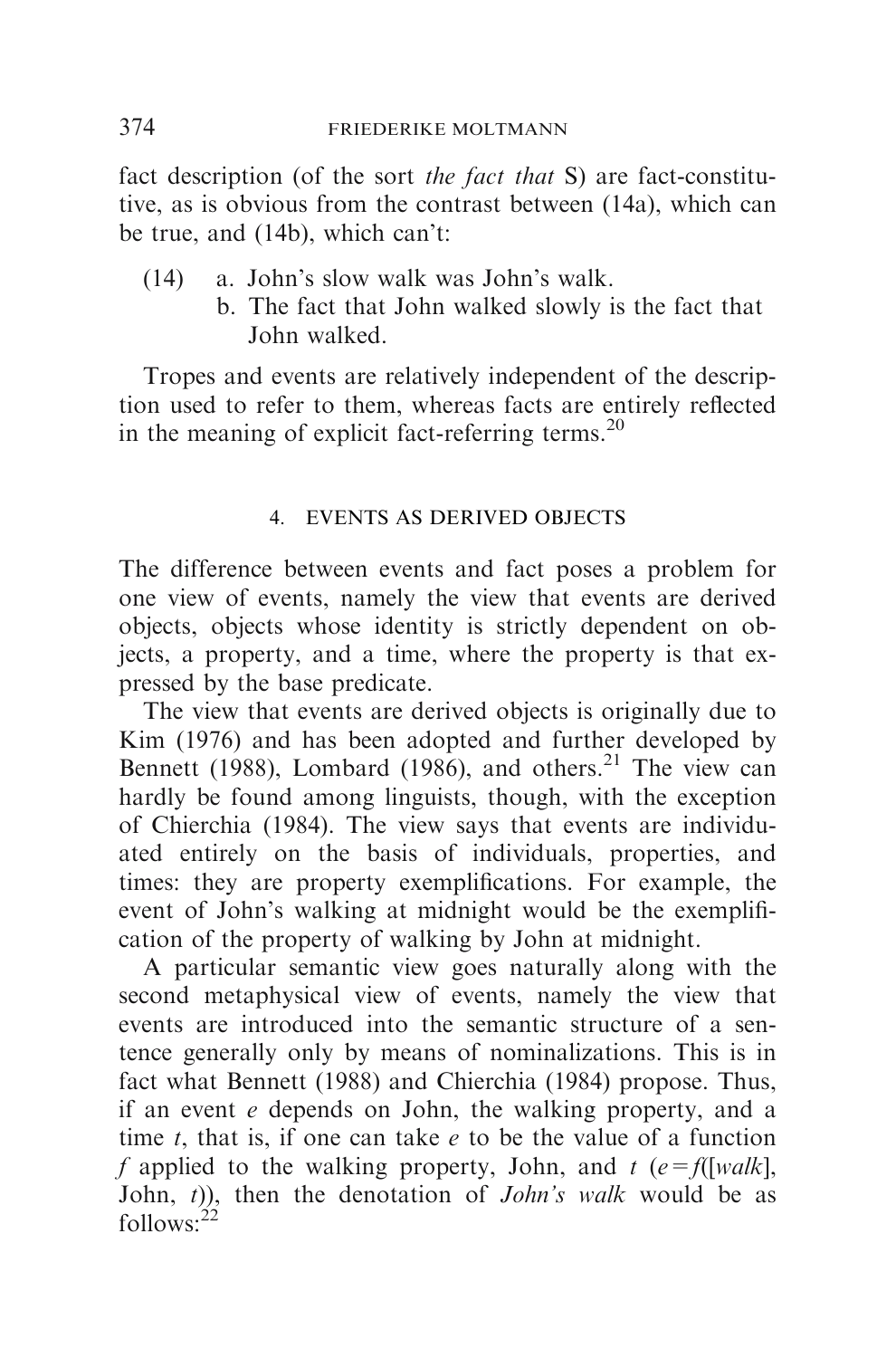(15)  $[John's walk] = f([walk], John, t)$ 

The original account on which events are derived objects is the one of Kim (1976), who conceives of events as simple property instantiations. Kim gives existence and identity conditions for events dependent on objects, properties, and times as follows, where  $[d, P, t]$  is the event dependent on an object  $d$ , a property  $P$ , and a time  $t$ :

(16) For individuals  $d, d'$ , properties  $P, P'$ , and times  $t, t'$ , [1]  $[d, P, t]$  exists iff P holds of d at t. [2]  $[d, P, t] = [d', P', t']$  iff  $d = d', P = P', t = t'.$ 

Obviously, the conditions in (16) are just the ones used earlier for the characterization of facts. Note that any property, however complex, can, for Kim, be event-constitutive: any explicitly or implicitly quantified predicate as well as any negated or disjunctive predicate can yield an event (together with an individual and a time). $^{23}$ 

Within the view of events as property exemplifications, one can account for the groundedness of events, namely by imposing the restriction that events can depend only on individuals, times, and properties of a certain kind, namely natural, fully determinate properties. Or rather, since events generally involve change, they should be conceived as transitions from an object having a particular property at a time  $t$ to the object's having a contrary property at a subsequent time  $t'$ . In fact, Lombard (1986) proposed a theory on which events are identified with such transitions. The grounding of each event must be based on transitions  $[d, K, t, t']$  constituted by an individual  $d$ , a property space  $K$  (consisting of 'simple', natural properties), and subsequent times  $t$  and  $t'$ . 'Then a transition is of type  $[d, K, t, t']$  iff for contrary properties P and P' in K, P holds of d at t and P' holds of d at t'. Clearly, Lombard's theory has to be extended in such a way that more complex events may be built from such transitions, either as collections of transitions or as transitions viewed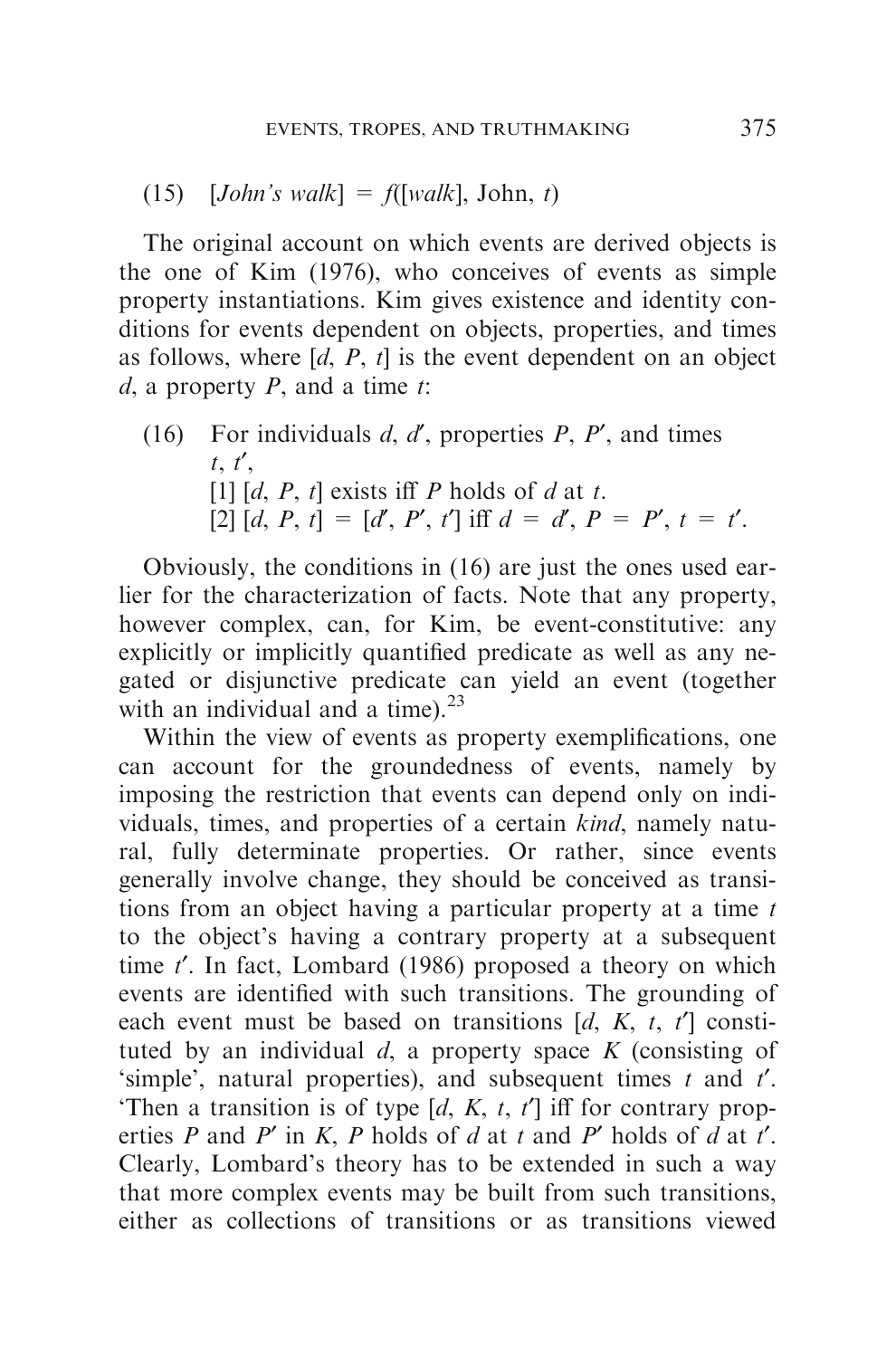with a particular property as their gloss. Lombard's theory of events as such gives only an account of how events are grounded.

With this conception of events, obviously, the same problem arises for the semantics of event nominalizations as did with trope nominalizations. Many, in fact *most* verbs in English do not describe the kinds of transitions that could constitute or ground events. In fact, it is hard to find any reasonably simple predicates at all that do. Even such predicates as become soft, turn red expressing a simple property change still involve a nonnatural property.

Looking at the range of verbs that can describe events, one can distinguish at least five major classes of verbs whose content merely characterizes an event, but would not be fully constitutive of it:

- [1] verbs involving quantification over kinds of properties: change
- [2] verbs expressing quantification over spatial positions: move towards, walk
- [3] verbs expressing quantification over types of action, expression of causal effect: disturb, kill
- [4] verbs expressing quantification over types of action expressing a mode of action, namely the verbs Ryle calls 'adverbial verbs' such as hurry, obey, and continue.

If events are 'introduced' into the semantic structure of sentences only by means of nominalizations, then the descriptive content of a nominalization of any of the verbs just mentioned is not sufficient to act as a basis for the constitution of an event. That is, the descriptive content of a nominalization underspecifies the nature of the particular event it refers to. For example, John's change has a descriptive content that underspecifies the particular event of change that is being referred to. The same holds for the object's becoming red (leaving open the particular shade of red the object arrives at), John's walk toward the house (which leaves open what changes in spatial positions exactly took place), John's disturbance of Mary (which leaves open what exactly John did to cause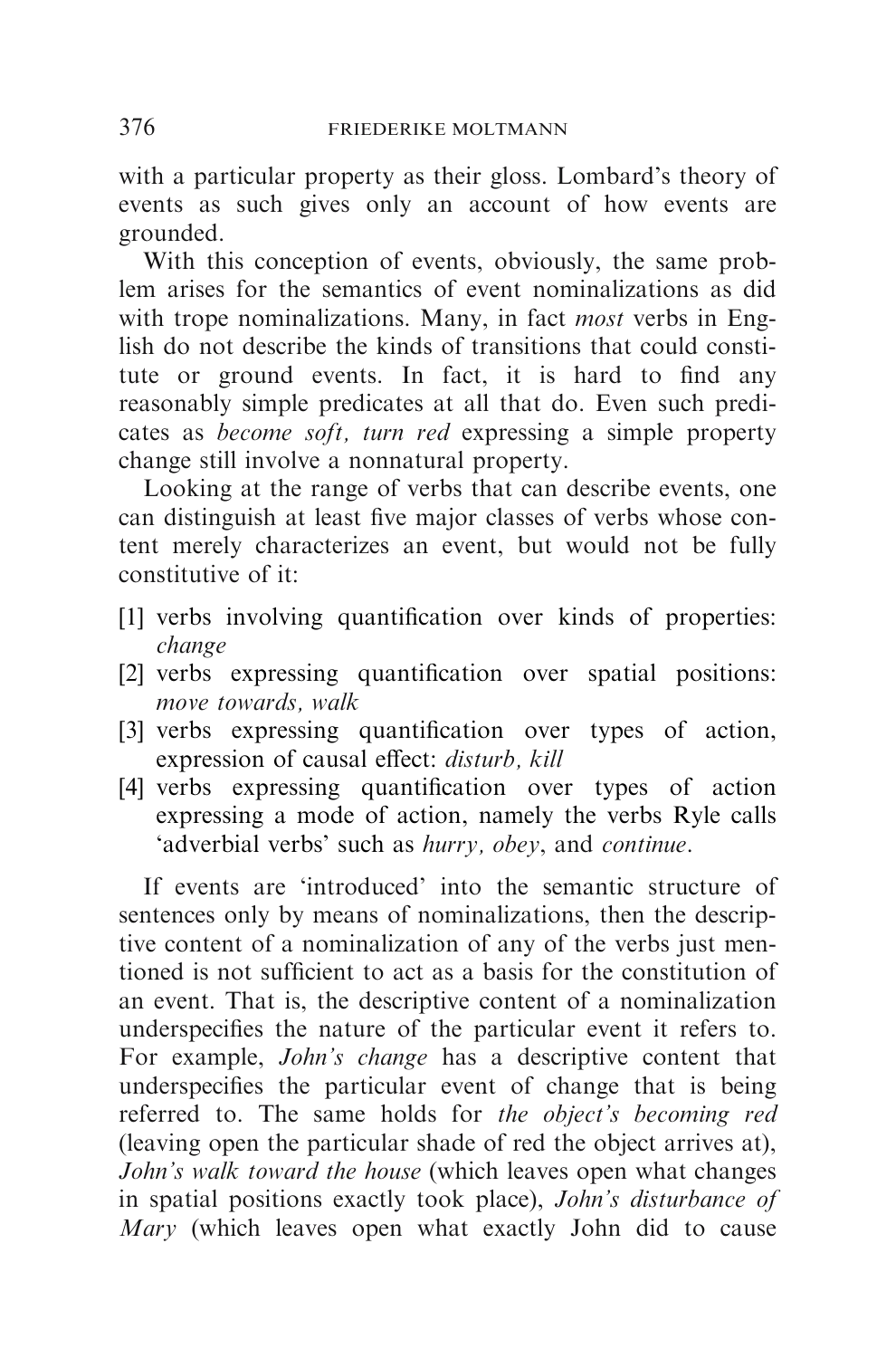Mary's state of irritation), and *John's hurry* (which leaves out what exactly John did that was done in a hurried way).

Thus, the nominalization itself cannot introduce the event being referred to (in the sense of defining that event), but generally gives only a partial characterization of that event, a description that should just suffice to pick out one event rather than another. Event nominalizations in that respect differ from fact nominalizations – just like trope nominalizations differed from state nominalizations.

## 5. THE DAVIDSONIAN ACCOUNT OF EVENTS

Unlike in the case of tropes there is a well-established alternative view of events, though, on which events are not generally introduced by nominalizations, but rather act as implicit arguments of verbs, a view on which nominalizations referring to events would be implicit argument nominalizations. This is the Davidsonian view of events.

According to Davidson (1967), a sentence like (17a) is analysed as in (17b), with an event acting as an additional argument of the verb: $^{24}$ 

(17) a. John walked slowly. b.  $\exists e$ (slowly(e) & walk(e, John))

The crucial argument Davidson gives for this analysis is the possibility of adverb-dropping, that is, the validity of an inference such as from (17a) to (18):

(18) John walked.

Landman (2000) adds another motivation for the Davidsonian account, namely the possibility of permuting adverbial modifiers, as in the valid inference below:

(19) John walked slowly with a stick. John walked with a stick slowly.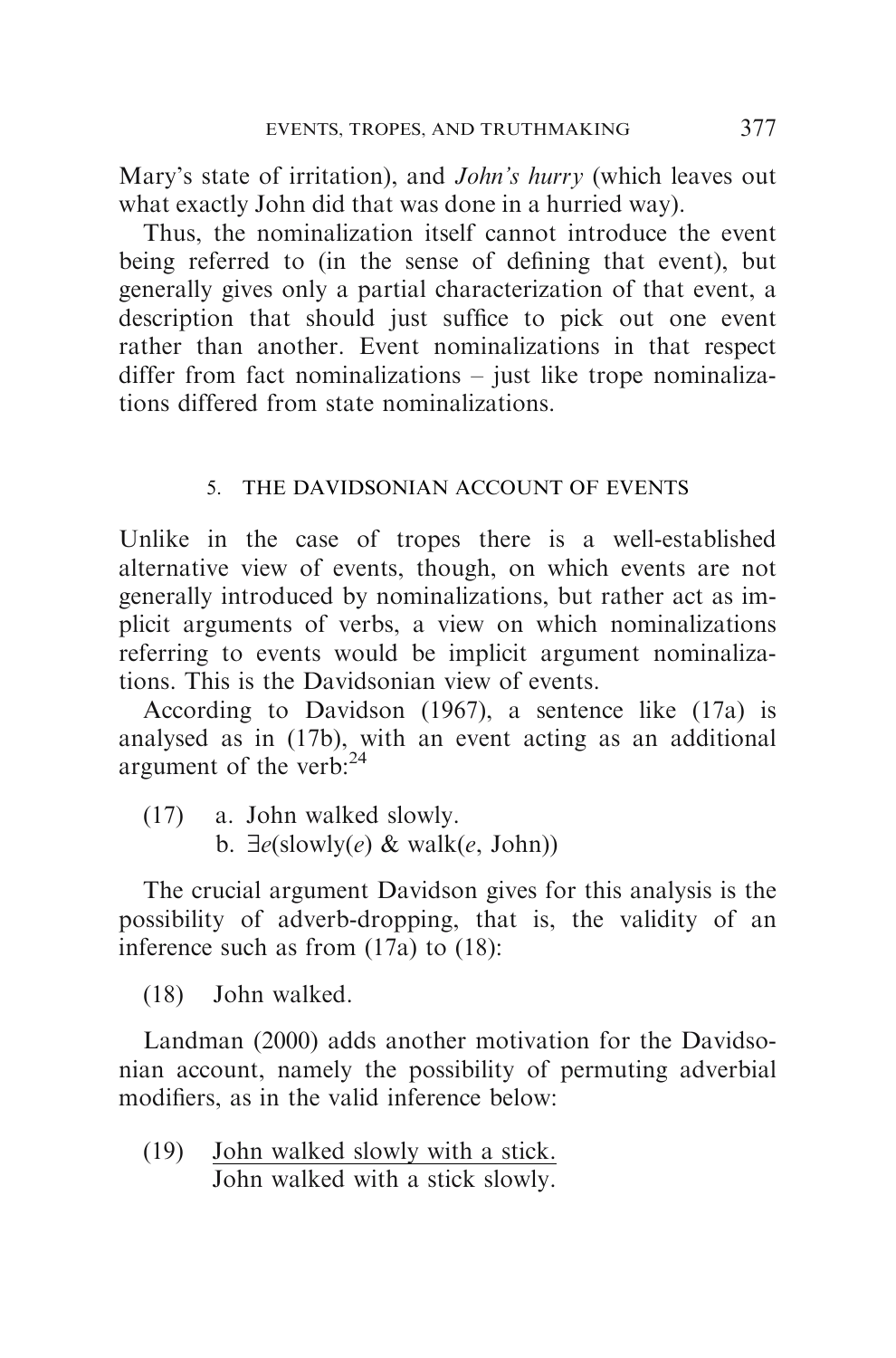This view about the status of events in the semantic structure of sentences naturally goes along with a particular view about the metaphysical status of events, namely on which events are primitive objects not to be defined in terms of objects, properties and times (cf. Davidson, 1969).<sup>25</sup> For Davidson, different properties can be used to describe one and the same event. Thus, one and the same event can be described as the rotation of the wheel or as the wheel getting hot, just as one and the same event can be described in physical terms and in mentalist terms.<sup>26</sup>

Given the Davidsonian view, nominalizations such as John's walk will simply pick up the implicit event argument of the verb as their referent (cf. Higginbotham, 1985, 2000):

(20)  $[John's walk] = \text{te}[walk(e, John)]$ 

The Davidsonian account is far from the only account of adverbials that is available, though.<sup>27</sup> Temporal and spatial adverbials in particular could be treated as operators whose semantics will involve quantification over spaces or times acting as indices of evaluation (cf. Cresswell, 1985). Thus, (21a) could be analysed as in (21b), where THEN is a suitable operator shifting the time of evaluation to the time  $i$ :

(21) a. John walked then.  $b.$  THEN<sub>i</sub>(walk(John))

Adverbs could also be treated as predicate modifiers (cf. Reichenbach, 1947). Then (17a) will be analysed as:

(22) (slowly(walk))(John)

The validity of inference from (17a) to (18) could then be guaranteed by imposing general conditions on at least certain kinds of predicate modifiers. The one disadvantage of this account is that it would not assign quite the same meaning to expressions when they act as adverbials and as adjectives  $(slowly - slow)$ . But the account could assign related meanings to the two uses of  $slow(ly)$  roughly as follows: slowly holds of an event if the changes constitutive of the event have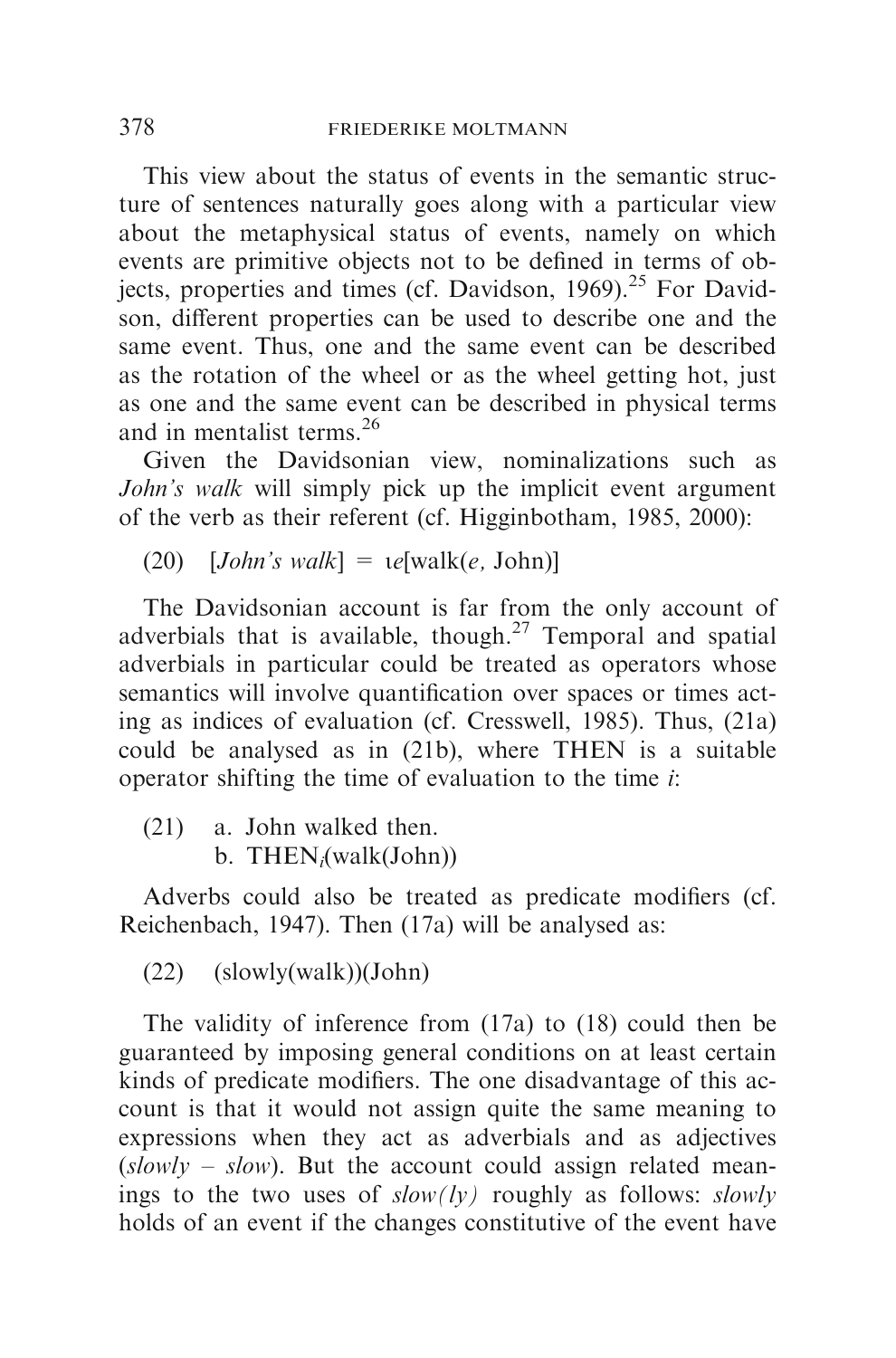a more than average distance from each other. And slowly V holds of an entity  $d$  iff the changes V attributes to  $d$  have a more than average distance from each other. More difficult to handle on this account would be the possibility of modifier permutation (as pointed out by Landman, 2000).

There are certain adverbials, however, that pose a serious problem for the Davidsonian account. These are adverbials that do not act as predicates of the Davidsonian event argument, but rather of a more complex event, an event incorporating the contribution of another adverbial:

- (23) a. The ball suddenly rolled very quickly.
	- b. John spoke very slowly with patience.
	- c. Mary danced slowly very elegantly.

What is sudden according to (23a) is the quick rolling event, not the rolling event. What was done with patience in (23b) is John's speaking slowly, not just John's speaking, and what was done elegantly according to (23c) was Mary's dancing slowly, not just Mary's dancing. Examples such as those in  $(23)$  also do not allow for modifier permutation.<sup>28</sup>

A Davidsonian has to assume that suddenly in (23a) acts as a predicate of the event argument of the verb. But the event here is not an event of rolling of the ball, but of rolling quickly, and such an event could only be an event argument of quickly, not of roll. Thus the Davidsonian needs to postulate additional event argument places for adverbs as well. As a matter of fact, this is precisely what Peterson (1997) proposes. Peterson analyses  $(23a)$  as in  $(24)$ :<sup>29</sup>

# (24)  $\exists e' \exists e$ (suddenly(e') & quickly(e', e) & roll(e, the ball))

In (24), quickly expresses a two-place relation between two kinds of arguments. The second arguments would be the familiar Davidsonian events, events that are said to be quick – in (24a) a simple event of the ball's rolling. The first arguments, however, would be events of the 'quickness' or better the 'quick occurrence' of events acting as the second arguments – in (24a) an event of the quickness of a rolling. The first events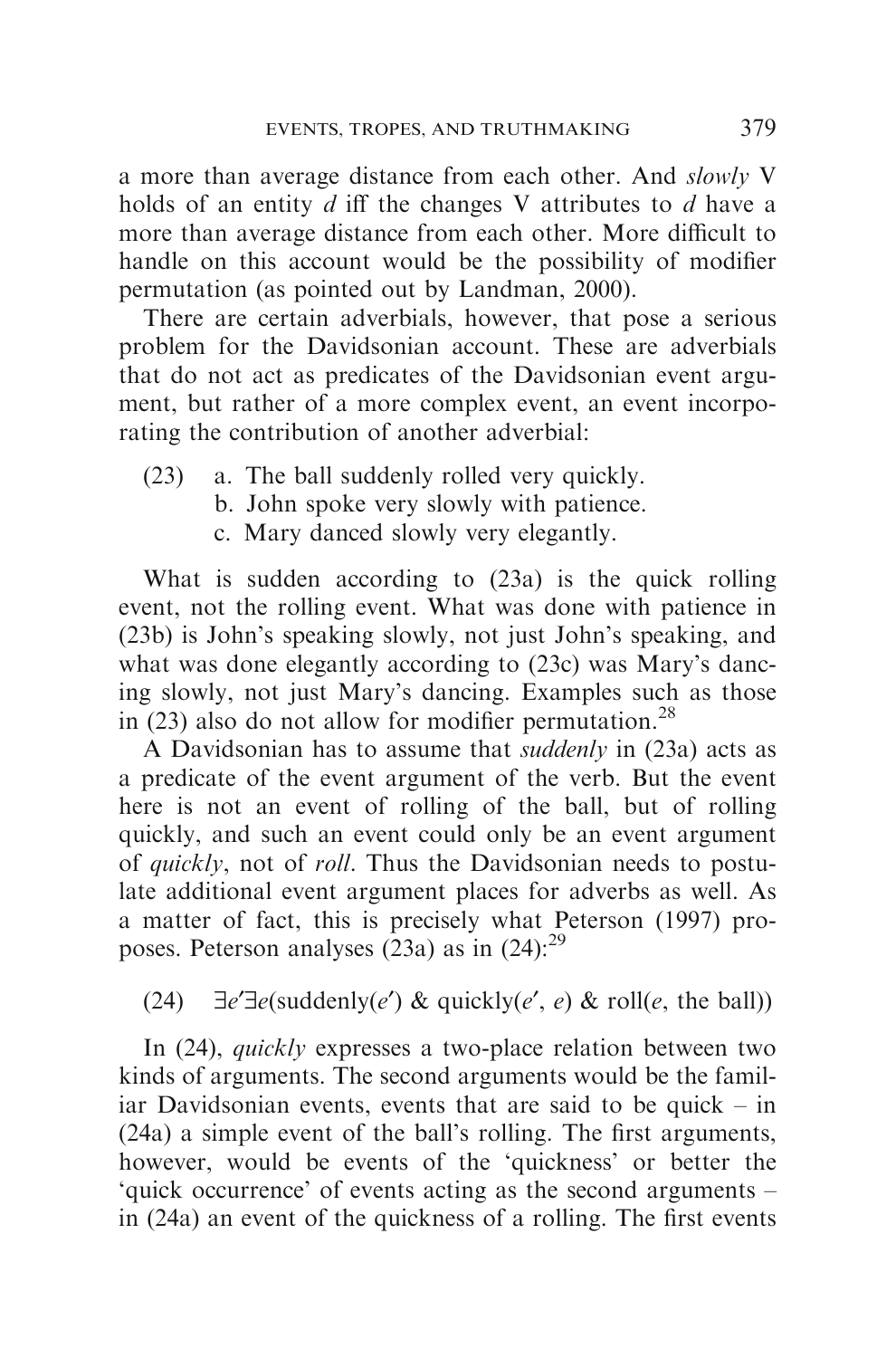are in fact best viewed as tropes: they are instantiations of properties by events. (23a) thus states that there is an event  $e$ that is a rolling of the ball and is quick and moreover that there is an event that is  $e$ 's quickness and is sudden.

This analysis obviously leads to a rather unpleasant proliferation of event arguments. Note that then even the ball rolled suddenly would have to be about two events, rather than only one.

An even more serious problem for the Davidsonian account is the possibility for an adverb to modify a quantified predicate:

(25) a. John carefully eliminated every mistake.

b. John gracefully ate all the crisps.

In (25a), what is said to be careful is John's doing away with the entirety of the mistakes, and similarly for the better known (25b). (25a) and (25b) thus differ from (26a) and (26b):

(26) a. John eliminated every mistake carefully.

b. John ate all the crisps gracefully.

A Davidsonian would have to treat carefully and gracefully here as predicates of events too (as they also show the possibility of adverb dropping).

Taylor (1985) argues that a Davidsonian could account for such a case in terms of wide scope of the event quantifier over the quantifier every mistake, as in (27):

(27)  $\exists e$ (careful $(e) \& \forall x$ (mistake(x)  $\rightarrow$  eliminate(e, John, x)))

However, this requires assuming that the relation expressed by *eliminate* could hold between an event e, and objects d and  $d'$  as well as e and other objects  $d''$  and  $d'''$ . But this cannot be: any event modifier of John eliminated that mistake can only concern the elimination of that one mistake, not the elimination of another mistake. (Thus, John eliminated that mistake in two seconds could not possibly mean that John quickly eliminated in fact several mistakes in two seconds.) Similarly the elimination of that mistake can refer to only the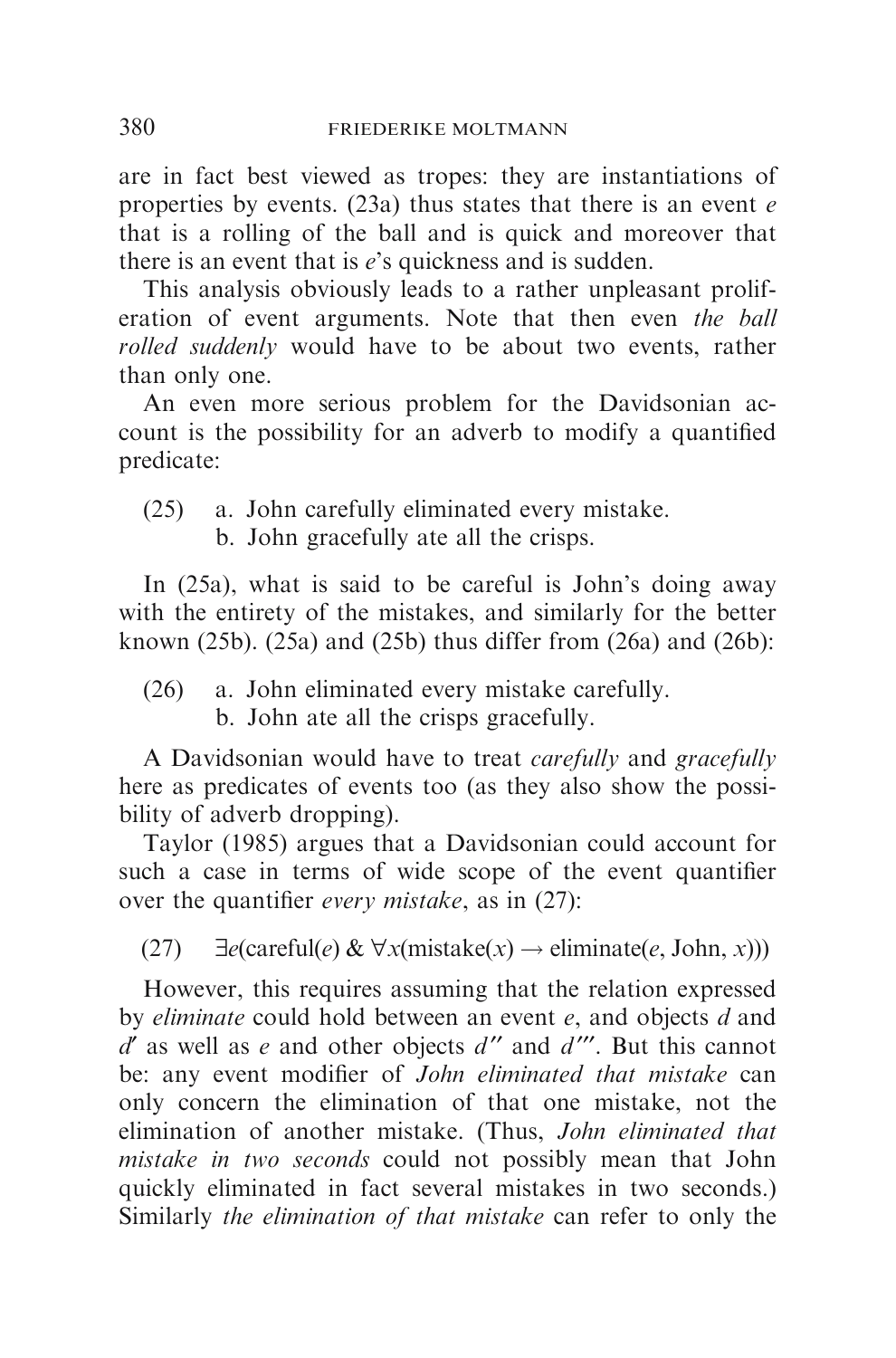elimination of a single mistake, not a collection of events of mistake elimination.

The only alternative for a Davidsonian for dealing with (25a) would again be to posit additional event argument places. This time, however, the additional argument place would have to be posited for quantifiers like *every*, since it is the exhaustion of a set of entities in certain types of events that is partly constitutive of the event that carefully in (25a) and gracefully in (25b) are predicated of (e.g. in (25a) John was careful in that the mistakes he eliminated constitute all the mistakes). If an event were to be made an additional argument of every, then every would express a three-place relation between events, sets, and sets. (25a) would then have to be analysed as in (28):

(28)  $\exists e'$  (carefully(e') & every(e', [mistake],  $\{x \mid \exists e$ eliminate(e, John,  $x$ )}))

It would have to be a matter of the meaning of every to tell us how the event  $e'$  relates to the event argument of  $elimi$ nate: e' must be an event of John's exhausting the mistakes in his eliminations. But it would be extremely strange if that should be part of the meaning of every. Note that a sentence like all the girls kissed all the boys would have to be about two additional states, constituted by the exhaustion of the girls and the exhaustion of the boys respectively, not just about the individual events of a girl kissing a boy.

Yet another problem for the Davidsonian arises with quantified adverbials such as frequently in (29):

(29) John worked out frequently.

In Davidsonian event semantics, frequency adverbials are generally considered quantifiers ranging over events. But as quantifiers, they would not introduce events themselves. Given a Davidsonian view of adverbials, this conflicts with the observation that adverbials can act as modifiers of predicates already modified by frequency adverbials. Even frequency ad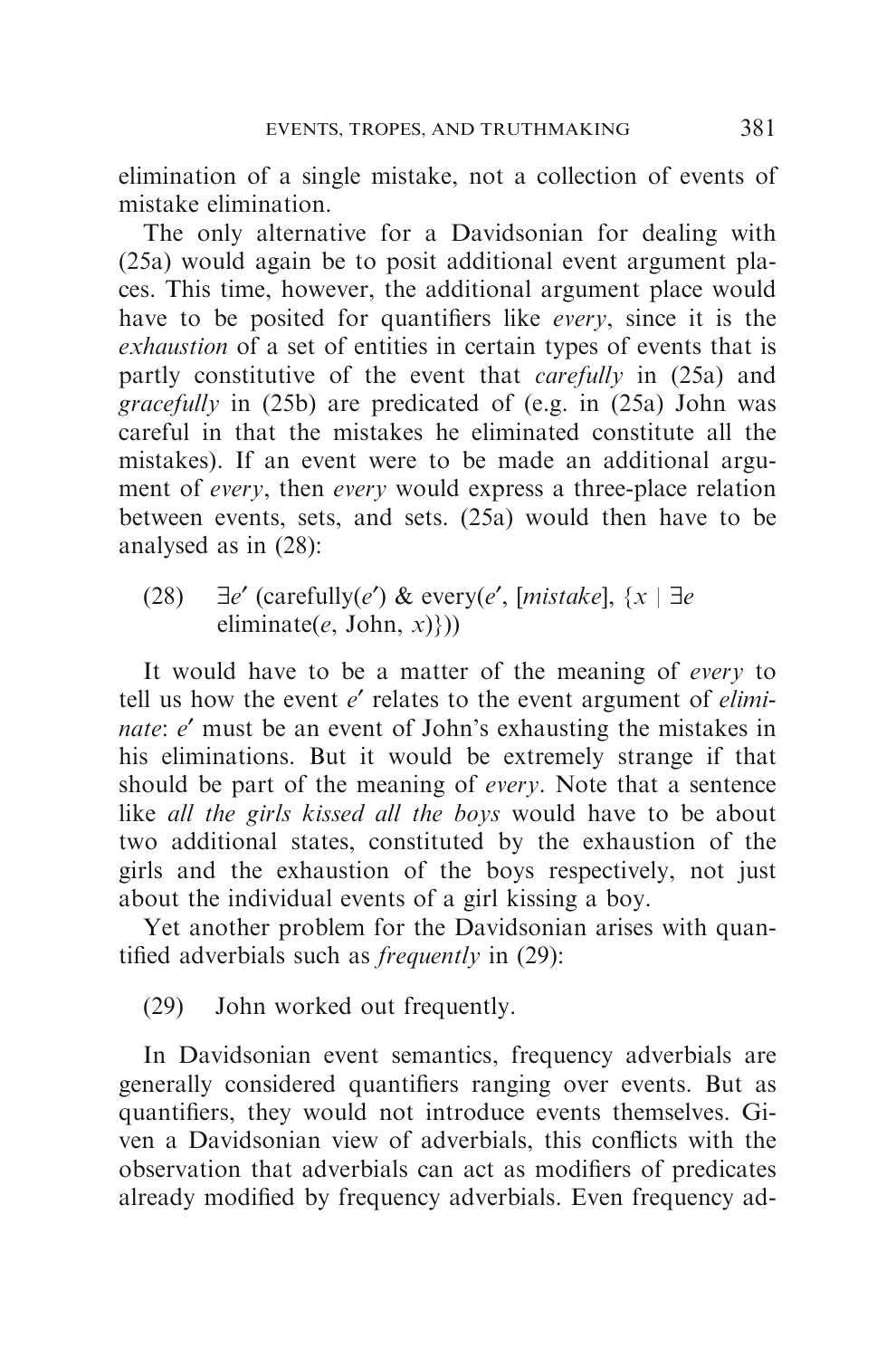verbials themselves can act as such modifiers, allowing for the possibility of stacking frequency adverbials, as in (30):

- (30) a. Last year John worked out only rarely.
	- b. Sometimes John works out only rarely.

If last year in (30a) acts as an event predicate, then the event it is predicated of is an event of John's working out only rarely. But then *rarely* cannot, or cannot just, act as a quantifier; it also will have to introduce a new event, an event composed of single events of John's working out. In (30b) sometimes even quantifies over events that are events of John's working out rarely, that is, events composed of the kind of events that a Davidsonian takes the arguments of work out to be.

The use of adverbials in fact indicates that there is in principle no limit as to the 'generation' of 'higher-order events'. That is, adverbials that should act as predicates of events can easily modify a complex predicate involving another event modifier or a quantifier ranging over individuals or events. Obviously, the Davidsonian account needs to be extended in such a way that it also admits collective events, events composed of events that could act as arguments of predicates. Moreover, a Davidsonian has to assume that those collective events act as additional arguments of frequency adverbials. But this again leads to a proliferation of event argument places, this time for event quantifiers.

Event nominalizations easily allow reference to kinds of events. Kinds of events is what event nominalizations without a determiner refer to as in (31a), but it is also possible with event nominalizations that specify a particular agent, as in  $(31b):^{30}$ 

- (31) a. Laughter is rare.
	- b. John's laughter is not very loud.

But the Davidsonian account makes sense only if events are particulars, not types. Not only is Davidson a particularist, accepting only concrete particulars as entities and thus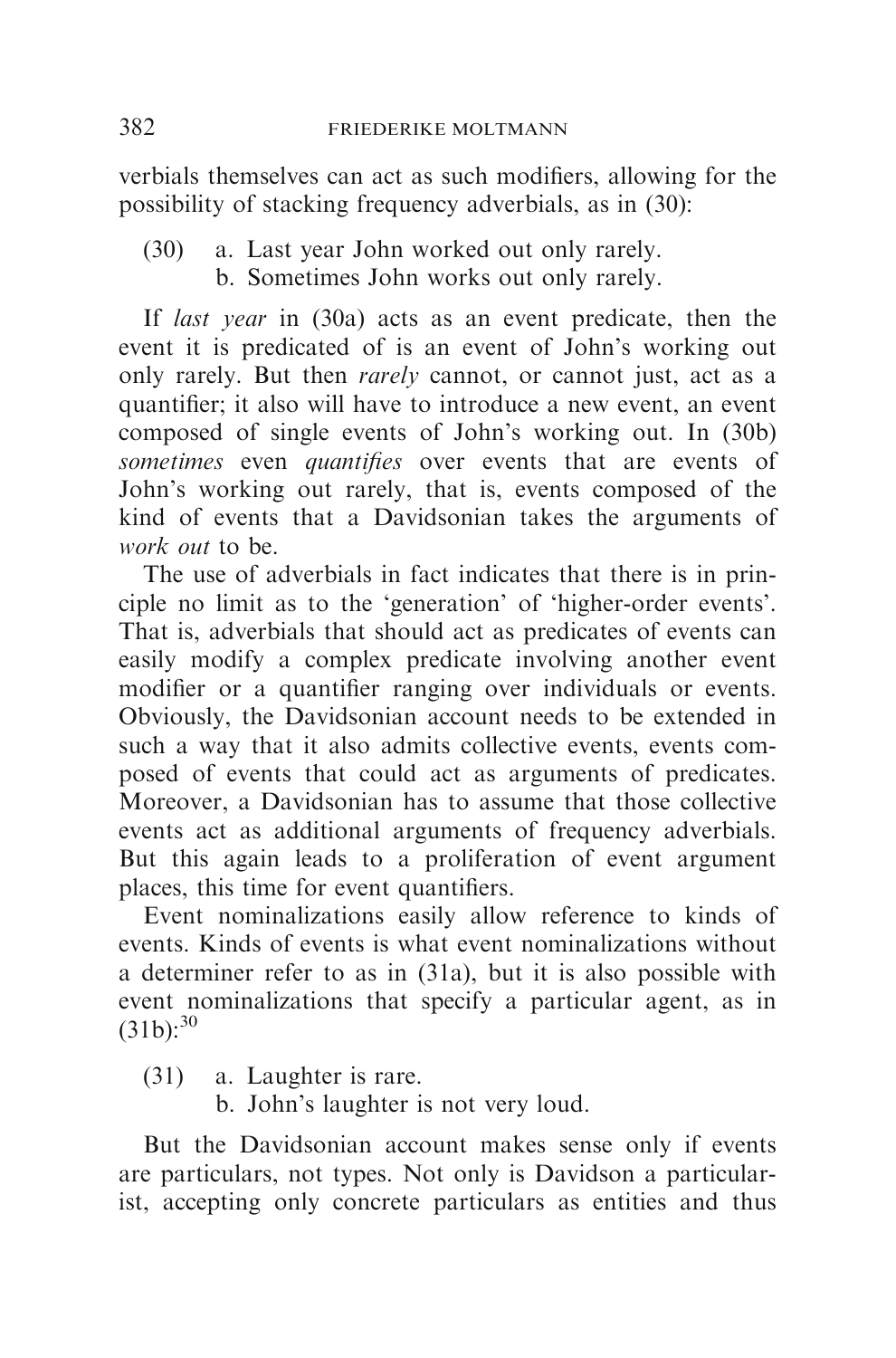rejecting abstract objects such as event types. It also does not make sense to take event types to be the arguments of verbs for the following reason: Event types strictly depend on the property expressed by the predicate, unlike Davidson's concrete particulars. Any event modifier can help define an event type. Thus *walking with a stick at noon* can refer to an event type for which the properties of being with a stick and at noon are constitutive (even though they would not be constitutive of a particular instance, a particular walking event). But this means that event types as arguments of verbs will have to anticipate not only the content of the verb, but also that of modifiers and complements.

We can conclude that even though Davidson would provide an easy way of dealing with event nominalizations, there are some serious difficulties the account faces with the postulation of events as arguments of verbs. Also, the motivations for the Davidsonian account are not in themselves sufficiently strong to discourage an alternative account on which events do not act as implicit arguments of verbs. The account of events as truthmakers that I will propose next provides a way of accounting for adverbial modifiers and their crucial properties without positing events as implicit arguments of verbs.

In the semantic literature, it has never actually been argued that tropes form implicit arguments of adjectives. For positing tropes as implicit arguments of adjectives, there would be much less of a motivation from modifiers: modifiers of adjectives do not systematically alternate with adjectival modifiers of the corresponding nominalization (consider John is highly talented – John's talent is high, John's talent is great – John is greatly talented). That tropes act as implicit arguments of adjectives is problematic also in that trope nominalizations can alternatively refer to kinds of tropes of a sort, as in John had the wisdom of Socrates, where the wisdom of Socrates refers to a sort of wisdom, the one that Socrates had. This poses the same problem as nominalizations referring to event types.<sup>31</sup>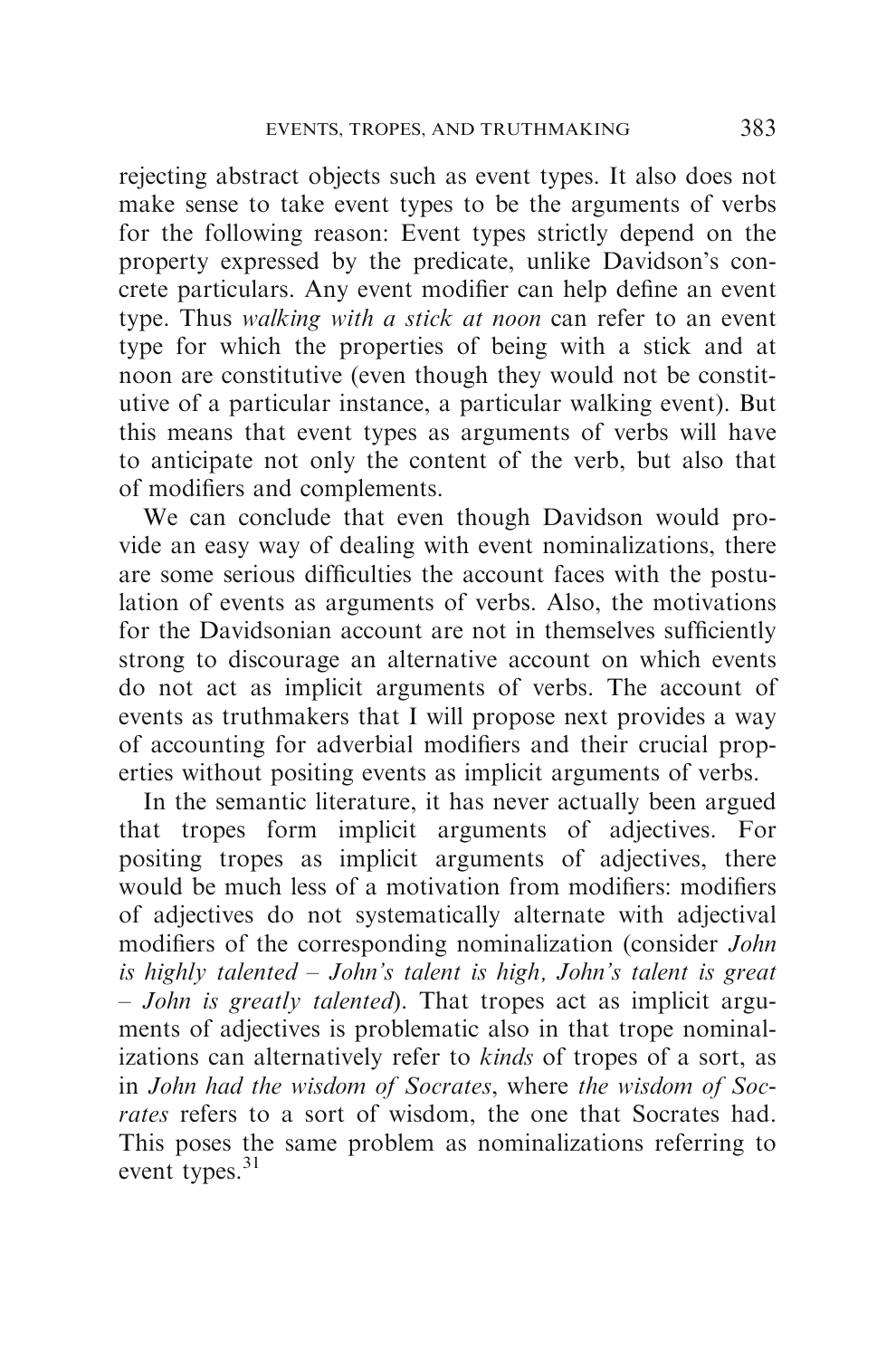### 384 FRIEDERIKE MOLTMANN

### 6. NOMINALIZATIONS AND TRUTH-MAKING

Event and trope nominalizations, we have seen, refer to concrete objects that, as I argued, are not present in the semantic structure of a sentence in the absence of the nominalization, but could not be considered as constructed from the meaning of the nominalization either. This constitutes a serious difficulty for a semantic account of such nominalizations: event and trope nominalizations will refer to objects that neither are implicit arguments of the base expression nor match with the content of the base expression. How then – especially in view of the productivity of nominalizations – can the referent of the nominalization be obtained given the meaning of the base expression?

I see only one way of connecting the semantics of event or trope nominalizations to that of the base expressions and that is on the basis of the notion of a truth maker. The entities that play the role of truth makers are precisely the sorts of things that are needed for the purpose at hand: truth makers are supposed to be entities that are *in* the world. Some philosophers such as Russell and Armstrong take truthmakers to be states of affairs; others such as Mulligan et al. (1984), whom I will follow, take them to be events as well as tropes. According to the latter, the truth maker that makes the sentence John is walking true is an event of walking by John, and the truth maker that makes the sentence *John is happy* true is a trope that instantiates happiness in John. The nominalizations John's walk and John's happiness then would be terms referring to precisely the entities that make the corresponding simple sentences true.<sup>32</sup>

The truthmaking idea is also suited for the analysis of adverbial modification: Adverbials (of the relevant sort) can now be taken as predicates of events that make the modified verb (with its arguments) true. That is, the truth-making of sentences with adverbial modifiers will be as in (32):

(32)  $e \neq John$  walked slowly iff there is an event e',  $e' \models \leq [walk], John \geq \& e \models \leq [slow], e' \geq$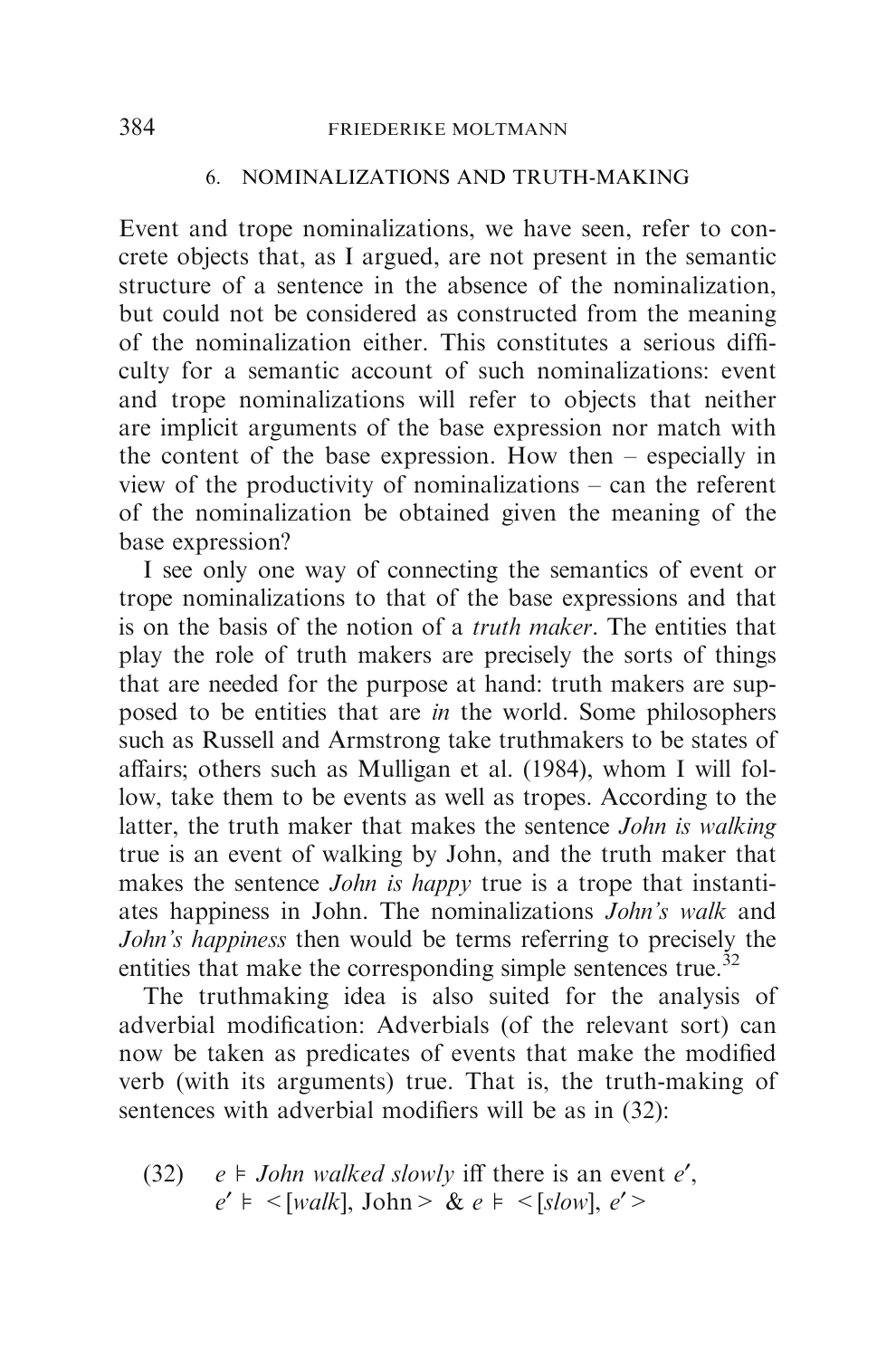On this account, sentences with an adverbial modifier involve two truth makers: one making the unmodified verb true and another making the predication of the adverbial of the first truth maker true.

The idea of truth makers, while hardly uncontroversial, is at the center of many contemporary metaphysical discussions.<sup>33</sup> However, it has rarely been explored from the point of view of a systematic, compositional account of the truth conditions of sentences of more complex sorts.

The motivation for the truthmaking idea is the fundamental intuition that the truth of sentences should be grounded in reality. Roughly, given that grounding is a relation between a sentence and something else, there needs to be an entity which grounds the truth of a sentence, that is, in virtue of which a given a sentence is true (Rodriguez-Pereyra, to appear). The strong version of the truthmaker theory says that every true sentence needs to have a truthmaker (Restall, 1996; Armstrong, 1997; Rodriguez-Pereyra, to appear). A weaker version does not require this for all sentences, for example not for negative sentences (Mulligan et al., 1984). Given that all sentences, including negative ones, as it appears, can be modified by adverbial modifiers, I will adopt the strong version of the truthmaker theory.

A truthmaker is generally characterized formally (even sometimes defined) in terms of entailment: the existence of the truthmaker necessarily entails the truth of the sentence. This is the so-called Truthmaker Principle:

# (33) The Truthmaker Principle

An entity  $e$  makes a sentence  $S$  true iff: necessarily, if e exists  $\rightarrow$  then S is true.

As Armstrong makes clear, this principle is important for characterizing truthmaking as an internal, necessary relation, not as an external, contingent one. While the Truthmaker Principle as a merely necessary, not sufficient condition seems unproblematic, it leads to serious difficulties when taken as a definition of truthmaking. I will therefore adopt (33) only on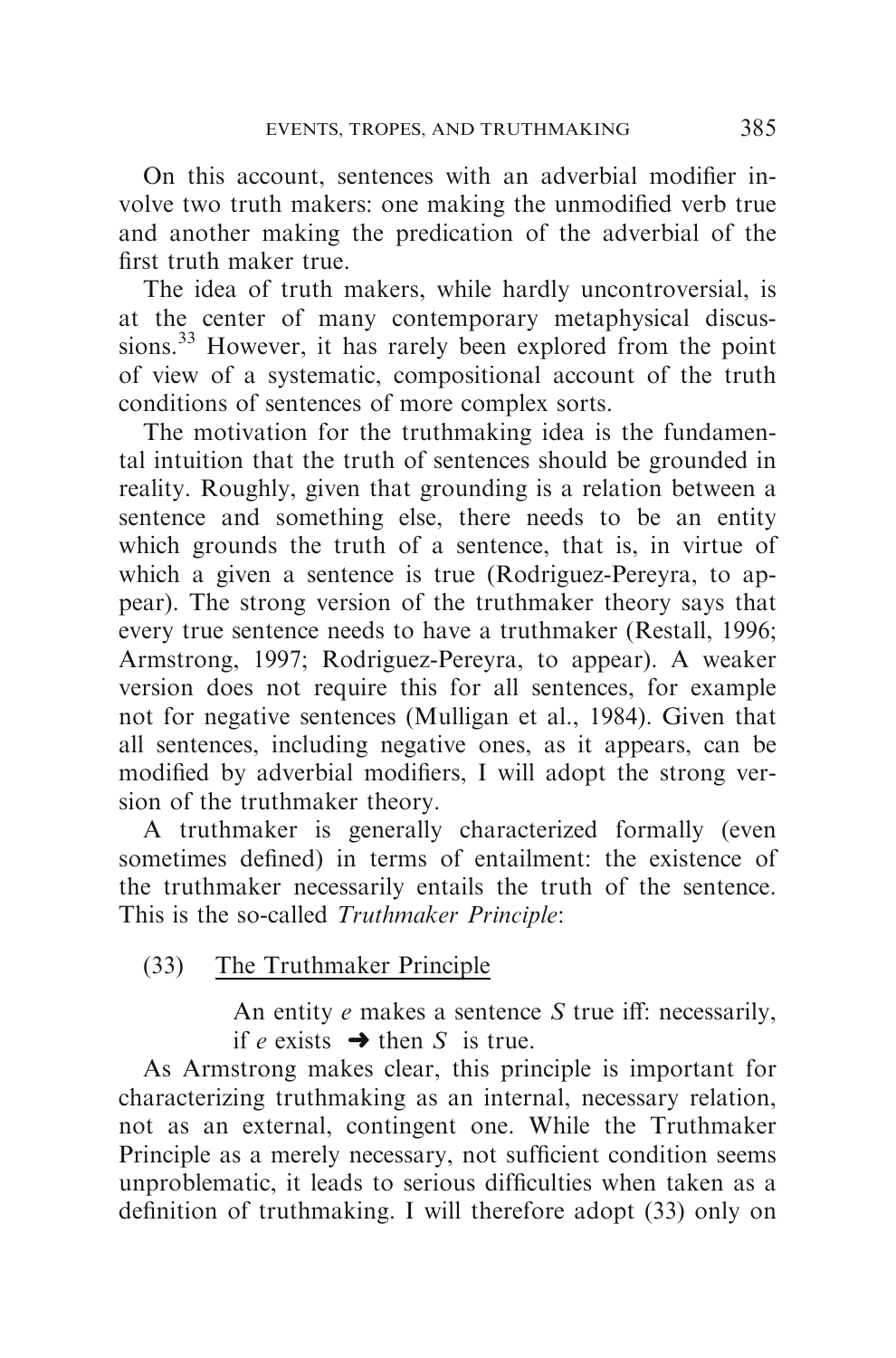the left-to-right direction, as merely characterizing the truthmaking relation.<sup>34</sup>

There are two different views about how 'big' the truth maker for a sentence may be. While many assume truth making to satisfy Monotonicity (if  $e \le e'$  and  $e \models S$ , then  $e' \models S$ ), Rodriguez-Pereyra (2000, to appear) argues that a truthmaker should strictly consist only of features in virtue of which a sentence is true.<sup>35</sup> Thus, for example, the sentence *John walks* is made true by a walking event of John, but not by an event that is a walking and yawning of John or an event that is a walking of John and Mary.

This notion of a truth maker is also what is needed for the semantics of nominalizations as well as adverbial modification. For example, *John's walk* or *John's happiness* could not possibly refer to an event or trope involving any properties on the part of John not constitutive of John's walking or John's being happy, and it could not possibly refer to John and Mary's walk or John and Mary's happiness. Similarly, John walked quickly could not possibly be understood as 'John walked and John and Mary's walk was quick'. I will therefore understand the relation  $\frac{1}{x}$  as one that holds between an entity e and a sentence S iff S is true in virtue of all the features of  $e^{36}$ 

There are different views on what conditions the relation of truthmaking should meet and on what the conditions are for the truthmaking of complex sentences. In this paper I will adopt, besides the Truthmaker Principle itself (as a necessary, not sufficient condition on truthmaking), the following rather uncontroversial condition on the truthmaking of disjunctions and existential sentences (formulated with substitutional quantification):<sup>37</sup>

(34) a.  $e \models A \lor B$  iff  $e \models A$  or  $e \models B$ b.  $e \models \exists x \ S$  iff for some substitution instance S' of S with respect to 'x',  $e \models S'$ .

More controversial are the ways the truthmaking of conjunctive and especially universally quantified and negative sentences should be treated. In the present context, the main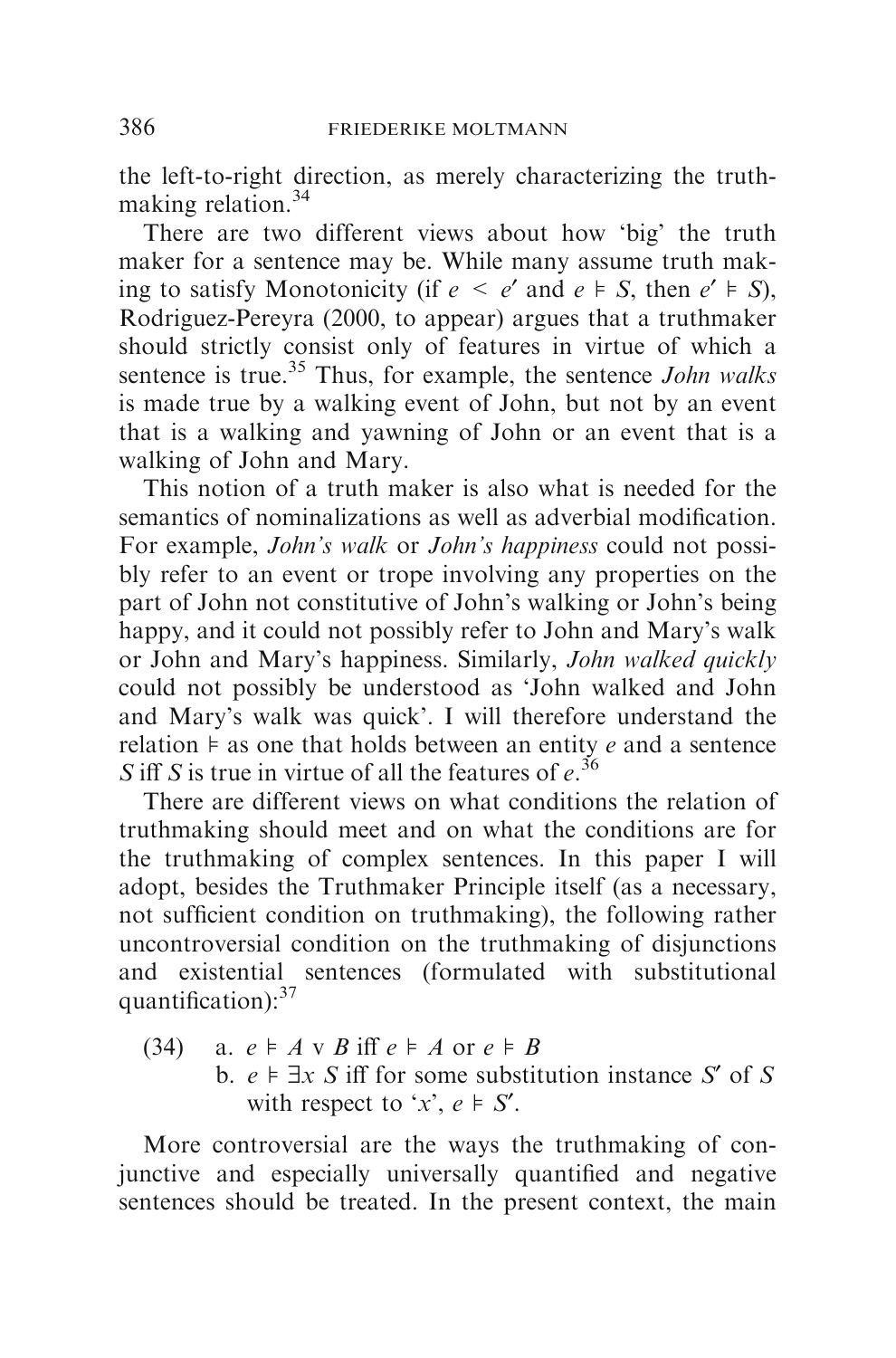criterion for an adequate account will of course be the behaviour of adverbial modification.

Conjunctions require a possibly different truth maker for each conjunct. Thus, one might take the truthmaking of conjunctions to involve a set of events or tropes, as in (35) (cf. Mulligan et al., 1984):

(35) 'S & S' ' is true if there is a set of entities G such that for some  $e \in G$ ,  $e \models S$  and for some  $e' \in G$ ,  $e' \models S'$ .

However, it suits the present purposes better to have a single truth maker for conjunctions (as conjunctions can be modified by a single adverbial, as in Slowly John came in and Mary went out), and thus to analyse conjunctions as involving, as truthmaker, the sum of events or tropes making the conjuncts true:

(36) ' S & S' is true if there are entities e, e', and e'' such that  $e = sum({e', e''})$ , and  $e' \models S$  and  $e'' \models S'$ .

This, of course, requires unrestricted composition for events (that is, any two events have a sum).

While existential sentences involve truth-making just like disjunctions, for universally quantified sentences, the corresponding account is not unproblematic. Mulligan et al. (1984) propose (37) (again formulated with substitutional quantification):

(37)  $e \models \forall x \ S$  iff for all substitution instances S' of S (with respect to 'x'),  $e \models S'$ .

However, as Russell (1918/19) and more recently Armstrong (1997, 2004) have argued, universal quantification involves an irreducibly general fact for its truth-making, the fact that a set of entities is exhaustively included in another or that a set of entities exhausts a given property, which are facts not reducible to a set of truth makers of the corresponding atomic sentences. This follows from the Truthmaker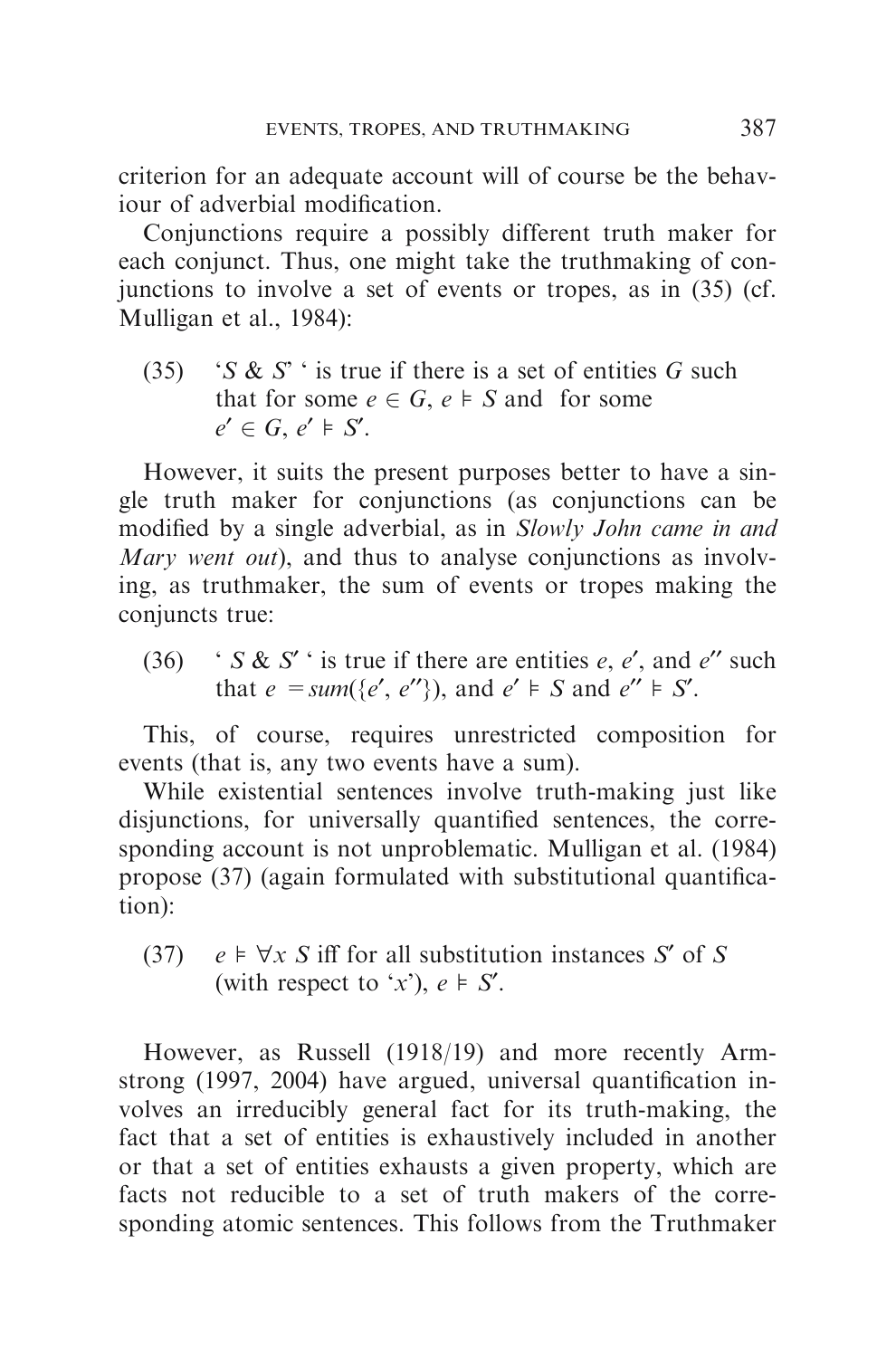Principle: a mere sum of truthmakers for the instances does not strictly entail the truth of the universal quantification, but only the conjunction of the instances. This is also what we need to account appropriately for adverbial modification of universally quantified sentences such as in (25a, b). Thus, I will assume that universal quantification involves an event genuinely supporting the generalization as truth maker. This sort of truth maker is also needed for sentences with proportional quantifiers (most people left, John frequently failed).

For the kind of truthmaker involved in universal quantification I will take up a proposal of Armstrong (1997, 2004) for the representation of 'all states of affairs', which, so the proposal, is the sum of all the states of affairs together with a second-order state of affairs which is the state of affairs of that sum exhausting the property of being a state of affairs. Following Armstrong, I will take  $T$  to be the relation that holds between a sum of entities and a property S in case the parts of the sum exhaust the extension of S. Now the truth maker of the statement 'All  $P$  are  $Q'$  can be taken to be the sum of the sum of the 'singular' states of affairs of the sort 'd's being  $P$ and Q*'* and the state of affairs that consists in that sum constituting all states of affairs of that sort. Thus, the following condition would hold for the truth-making of universally quantified sentences, where  $t$  is the function that maps an  $n$ place property or relation and  $n$  arguments to the trope that is the instantiation of that relation in the arguments:

(38)  $e \models Every \times P$  is Q iff there are events e' and e'' such that  $e = \text{sum}(\{e', e''\})$  and  $e' = \text{sum}(\{e'''\})$ for some substitution instances  $P'$  of P and O' of  $Q, e'' \models P' \& Q'$  and  $e'' = t(T, e', \{ e''' \mid \text{for }$ some substitution instance  $P'$  of P and some substitutions instance Q' of Q,  $e^{\prime\prime\prime} \models P' \& Q'$ 

In the case of proportional quantifiers as in most men are happy, the truth maker would be the aggregate of the sum of tropes of the sort 'the happiness of  $d'$ , for, lets say, more than half of the men d, and the relational trope that consists in the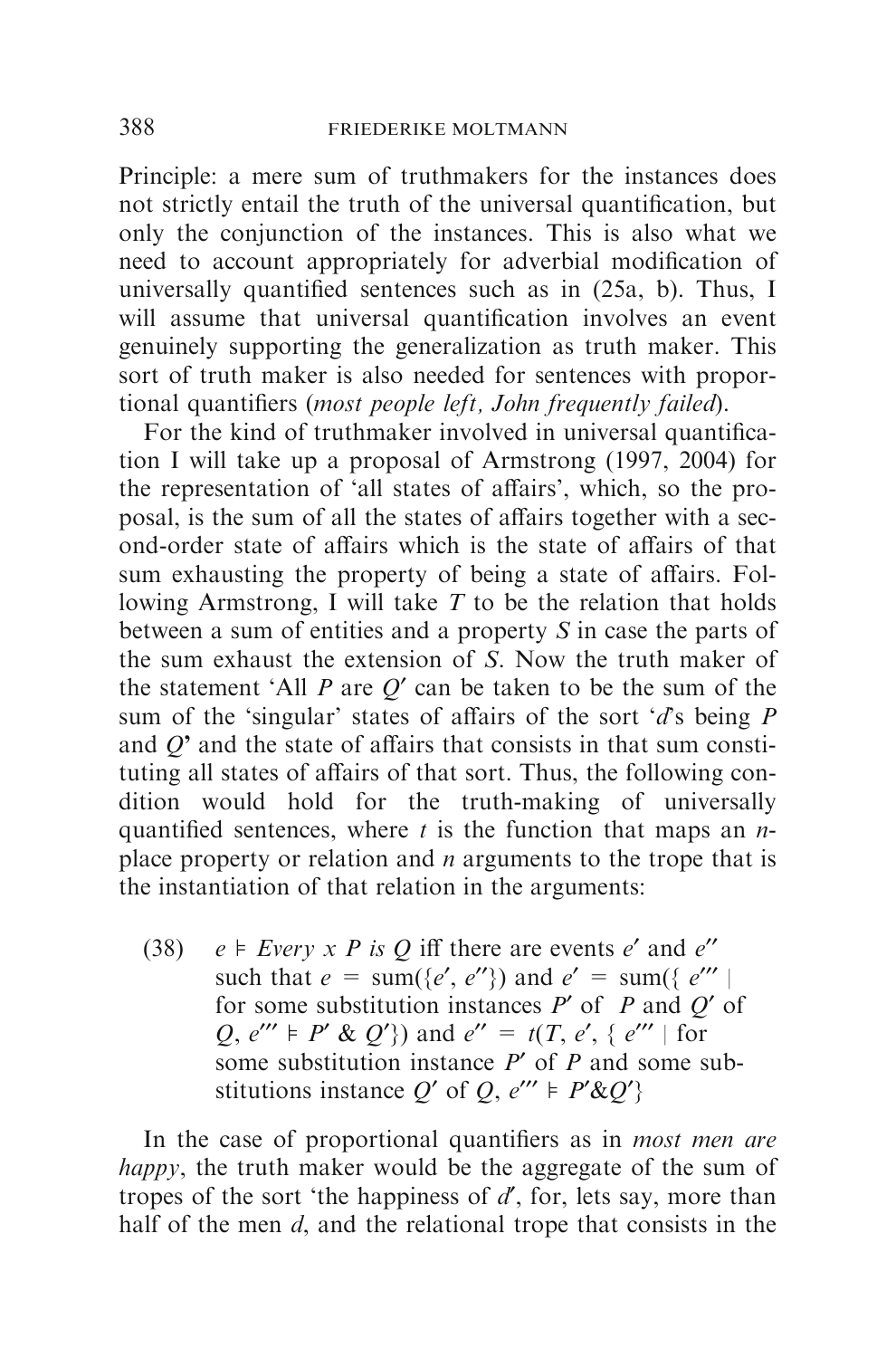instantiation of the making-up-half-of-relation by this aggregate and the property of being a touthmaker of  $t$  is happy' for any man  $t$ .

Conjunction and negation involve complex truthmakers built from truthmakers of component sentences. Complex truthmakers are needed also for negation, but here the truthmaker is not built from the truthmakers of component sentences.

Negation itself is a difficult and controversial case for the truth-making idea: $38$ 

# (39) John is not happy.

Should negative sentences even have a truth maker at all? This is indeed not only required by the general truthmaking idea, but also, in the present context, by the fact that certain adverbials may apply to a negative context, as in (40), with the frequency adverbial now naturally viewed as a quantifier ranging over truth makers:

(40) John frequently does not get up before 8 am

Rather than going at length into a discussion of truthmaking of negative sentences, it appears that again a proposal of Armstrong can be adopted for negative sentence. Armstrong (1997) proposes that the truth maker of a negative sentence not S is the state of affairs consisting of the aggregate of all the states of affairs (where none of them makes S true), the property of being a state of affairs, and the 'totalling' relation ALL, that is, the truth maker of a negative sentence is the states of affairs that the aggregate of all the states of affairs exhausts all the states of affairs there are. Cast within present terms, the truth making of a negative sentence would look as follows, for  $E$  the set of tropes or events,  $\varepsilon$  the properties of being a trope or an event  $t$ , sum the sum operation, and  $t$  the function mapping a relation and two arguments to the corresponding relational trope ('the totalling of the property of being an event by the sum of all the events):

(41) 
$$
e \models \neg S
$$
 iff  $e = t(T, sum(E), \epsilon)$  and for no  $e' < sum(E), e' \models S$ .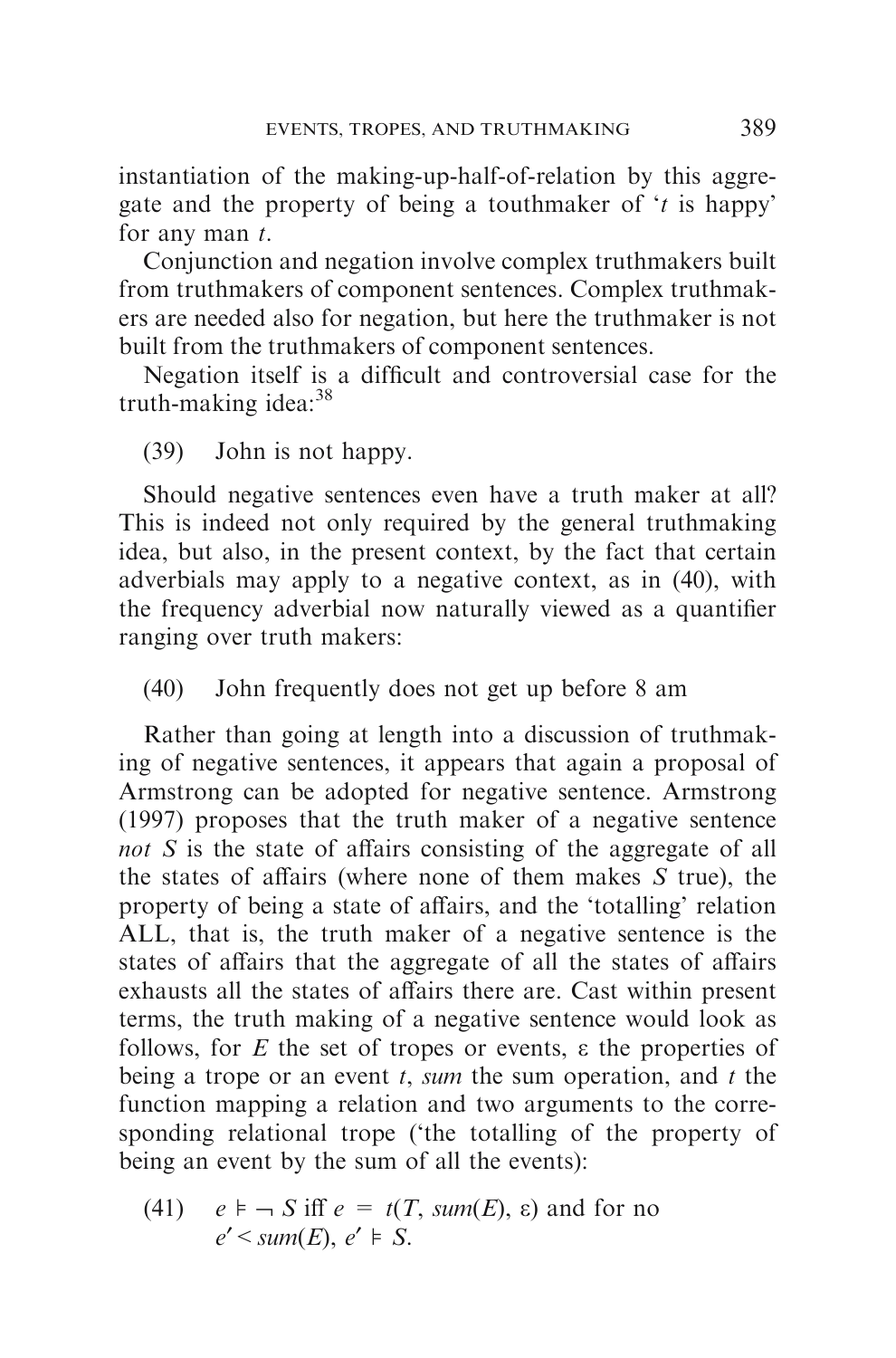This proposal is suited for the semantics of adverbial modification if the totalling relation need not generally involve all states of affairs (or tropes or events), but rather may involve a contextual restriction to certain tropes or events, for example in (40) a contextual restriction to situations involving John in the morning. Then in (40) *frequently* ranges over situations that are incompatible with John's getting up before 8 am, i.e. events in which John gets up after 8 am. Frequently in (40) thus ranges over sums of events that together make up the contextually given restriction to a certain situation, entities of the sort  $t(T, sum(E), E_C)$ , for some contextual restriction on events C.

Let us now elaborate the view that event and trope nominalizations stand for the truth makers of the sentences that correspond to them. For simple nominalizations, the following would be the semantic analysis that comes to mind first:

(42) a. [*John's walk*] =  $ie[e \models John walks]$ b. [John's happiness] =  $\iota$ e[e  $\models$  John is happy]

That is, John walks and John's happiness refer to the truth makers of the corresponding sentences John walks (or rather John is walking) and John is happy, that is, to the event and the trope repsectively making those sentences true.

This is not satisfying, however, in that it is not a compositional account: it makes the semantics of a noun dependent on the syntactic context in which the noun occurs (that is, dependent on which complements it takes). It is also unable to account for quantificational nominalizations as in (43):

(43) Every walk John (ever) took was long.

(43) requires a set of truth makers just for the extension of walk that John took, leaving out the determiner.

A better approach to the semantics of nominalizations is taking truth-making not only to be a relation between an object and a sentence, but also a relation between an object and a structured proposition, in the simpler cases a sequence of an *n*-place property and *n* objects, as in  $(44)$ :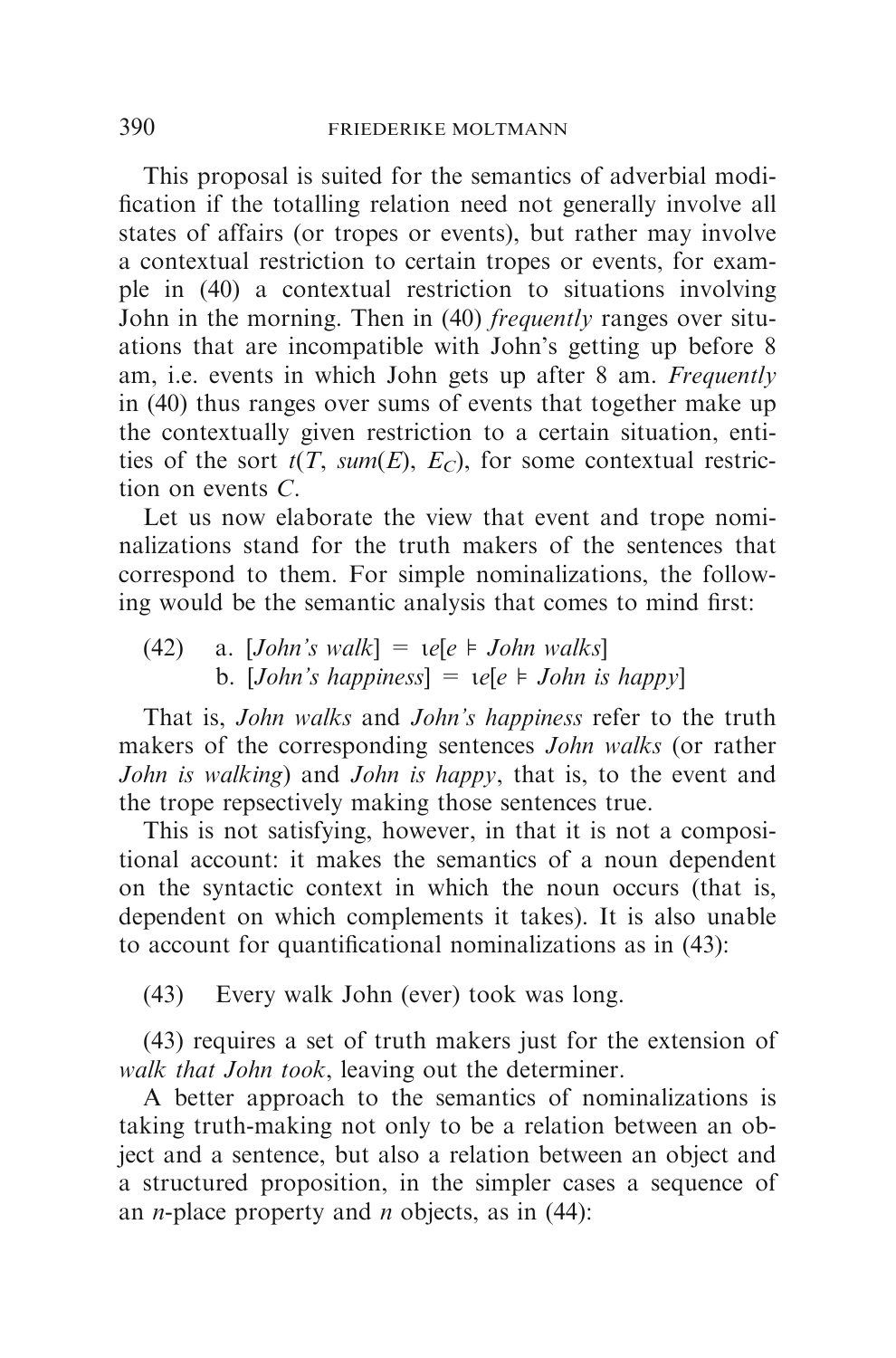(44) a. [walk] = {<e, d> | e " <[walk], d>} b. [happiness] = {<e, d> | e " <[happy], d>}

The denotation of a nominalization now depends only on the relation expressed by the verb or adjective from which the nominalization is derived and thus can proceed in an entirely compositional way, yielding (45):

$$
(45) \quad [John's walk] = \mathit{te}[\langle e, [John] \rangle \in [walk]]
$$

However, this account is still not adequate. There are many events that are qualitatively minimal truth makers of John walked. Any temporal part of an event that is John's walk would still make John walked true. Obviously John's walk refers to the maximal temporally continuous event that makes John walked true.

Where does this temporal maximality condition come from? The condition could not be a matter of the definiteness of John's walk because it also is associated with quantificational NPs as in (43). Note also that the condition is not associated with the NP John's walking: John's walking does not necessarily refer to the temporally maximal event (as one can say 'John's walking from 9 to 10 am was the reason that he missed the meeting – in fact John walked from 10 to 11'). This means that it could not be a condition on the individuation of events in general or a condition on referring to truth makers. Crucially, *walking* is a mass noun (too much walking, not *too many walkings*), whereas *walk* is a count noun (*many* walks), which indicates that the condition is a matter of the mass-count distinction. Count nouns generally describe countable events, events that are clearly individuated as single events. Achievements and accomplishments such as John's jump and the destruction of the palace are inherently countable. But with activity and stative verbs, the events referred to are not inherently delimited, which is why the nominalization, if it is a count noun, will impose the condition that the event be a maximal temporally continuous event.<sup>39</sup> The semantics of activity and state nominalizations thus would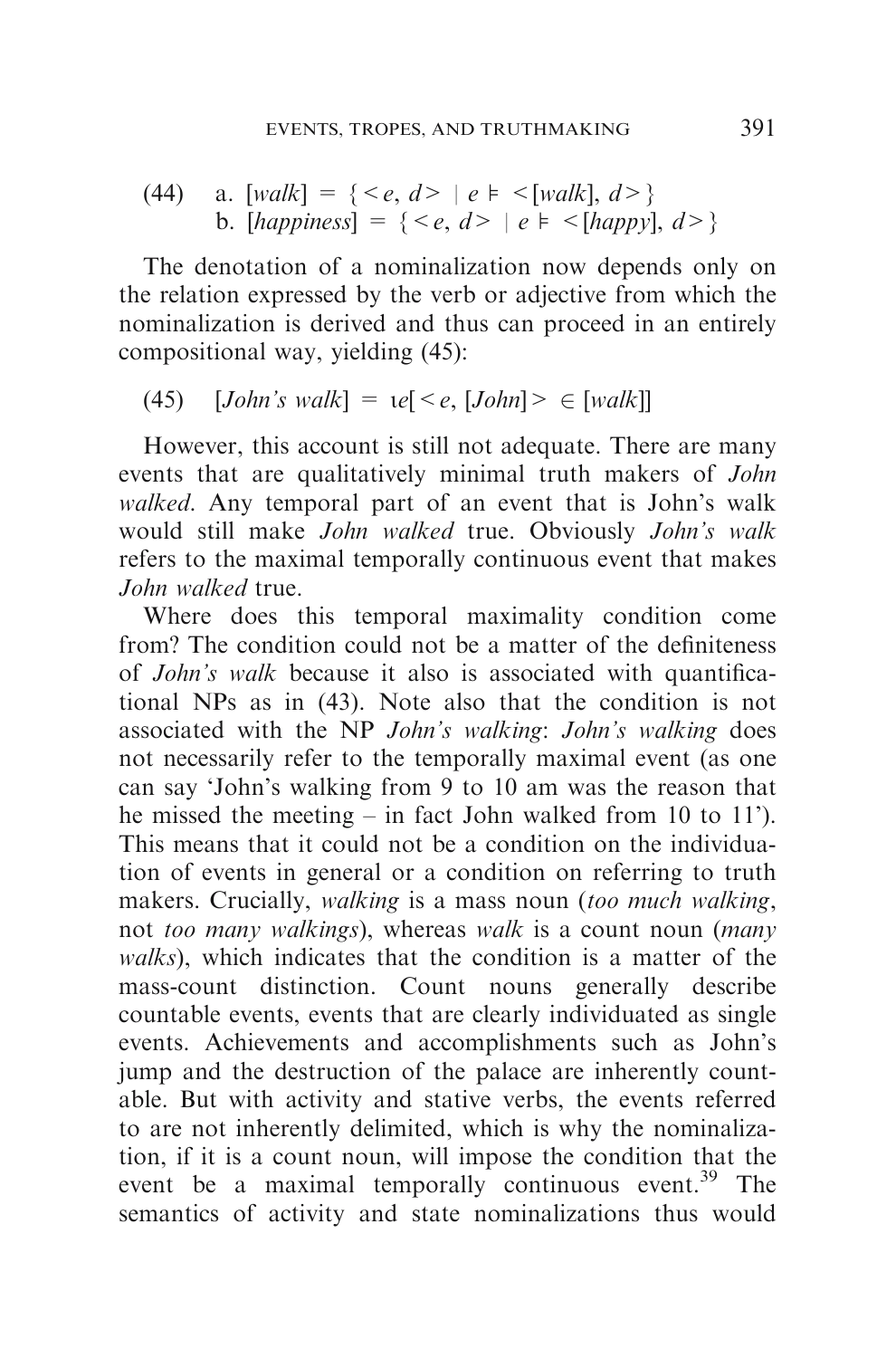look as in (46) (with  $\leq t$  being the temporal part relation among events):

(46) 
$$
[walk] = \{  | e = max_{| walk], d> \})\}
$$

The maximality condition is also associated with nominalizations of tropes: *John's happiness* refers to the trope that is maximal with respect to occupying a continuous stretch of time. Here, however, because *happiness* is a mass, not a count noun, the condition is associated with the definiteness of a mass NP. Definite mass NPs referring to states generally refer to the maximal state that is temporally continuous, just as the mass NPs the water in the room refers to the maximal quantity of water that is in the room (cf. Sharvy 1980).

Let us turn to the formal analysis of adverbial modification. Recall the basic analysis in (47):

(47) 
$$
e \models John walks slowly iff there is an event  $e', e' \models$   
\n $\langle [walk], John \rangle \& e \models \langle [slow], e' \rangle$
$$

Generally, the event e that makes a sentence with an adverbial modifier true includes the event  $e'$  that makes a sentence without the adverbial modifier true (i.e.  $e' \le e$ ). However, this follows from the truth-making of 'adverbial propositions' such as  $\leq$ [slow],  $e'$ >, and hence need not be included in the semantics of adverbially modified sentences.

This account predicts modifier drop and permutation, at least if adverbial modifiers allowing for permutation are analysed as in (48b):

(48) a. John walked slowly with a stick.

b.  $e \models John$  walked slowly with a stick iff there is an event e', e'  $\models$  <[walk], John > &  $e \models \leq [slow], e' > \& e \models \leq [with a stick], e' >$ 

By contrast, adverbials that can also act as predicates of an event that includes the contribution of another modifier will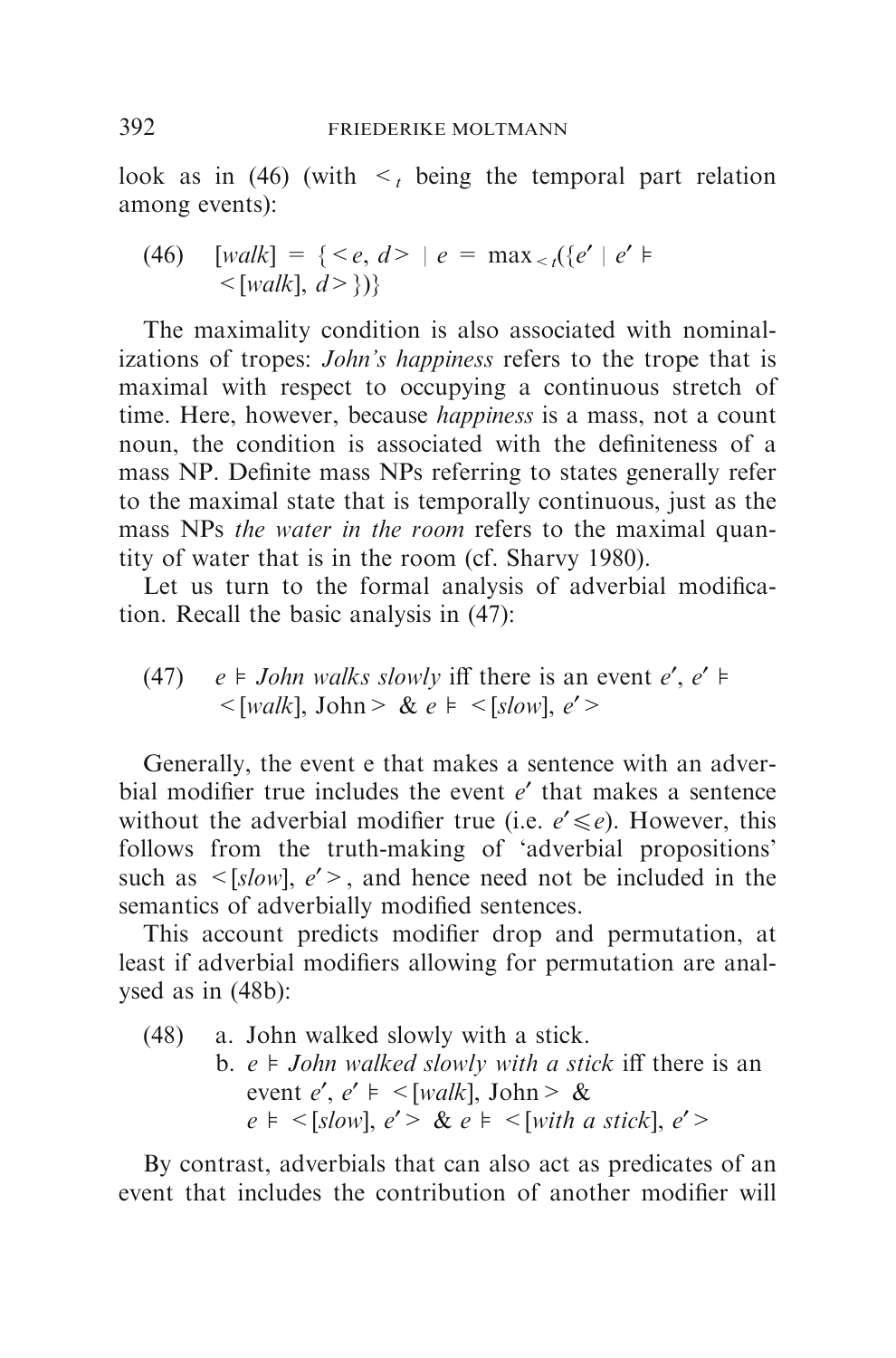be analysed as predicates of the truth maker of an adverbially modified sentence, as in (49b) for (49a):

\n- (49) a. The ball suddenly rolled very quickly.
\n- b. 
$$
e \models
$$
 *The ball suddenly rolled very quickly* iff  $\exists e' \exists e'' (e \models < [suddenly], e' > \& e' \models < [quickly], e'' > \& e'' \models < [roll], the ball > \exists e' \models < [quickly], e'' > \& e'' \models < [roll], the ball > \exists e' \in [val, e' \land \& e'' \models < [roll], \forall e' \in [val, e' \land \& e'' \models < [val, e' \land \& e'' \models < [val, e' \land \& e'' \models < [val, e' \land \& e'' \models < [val, e' \land \& e'' \models < [val, e' \land \& e'' \models < [val, e' \land \& e'' \models < [val, e' \land \& e'' \land \& e'' \models < [val, e' \land \& e'' \land \& e'' \models < [val, e' \land \& e'' \land \& e'' \models < [val, e' \land \& e'' \land \& e'' \land \& e'' \land \& e'' \land \& e'' \land \& e'' \land \& e'' \land \& e'' \land \& e'' \land \& e'' \land \& e'' \land \& e'' \land \& e'' \land \& e'' \land \& e'' \land \& e'' \land \& e'' \land \& e'' \land \& e'' \land \& e'' \land \& e'' \land \& e'' \land \& e'' \land \& e'' \land \& e'' \land \& e'' \land \& e'' \land \& e'' \land \& e'' \land \& e'' \land \& e'' \land \& e'' \land \& e'' \land \& e'' \land \& e'' \land \& e'' \land \& e'' \land \& e'' \land \& e'' \land \& e'' \land \& e'' \land \& e'' \land \& e'' \land \& e'' \land \& e'' \land \& e$

(49a) involves three truth makers: the event of the ball's rolling (the truthmaker of the proposition that the ball rolled), the event of the ball's very quick rolling (the truth maker of the proposition that the ball rolled quickly), and the suddenness of the ball's very quick rolling (which is the truthmaker for the entire sentence). Suddenly itself will be predicated of a second-order trope (a trope of an event): the quickness of the ball's rolling.

On the present account, adverbs do not have to be treated as predicates of truthmakers. They could alternatively be treated as predicate modifiers, as seems adequate for adjectival modifiers like *highly*, which lack a variant as a predicate of tropes (cf. Section 5).

Adverbials modified by a universal quantifier, as in (50a), also receive a straightforward treatment as in (50b):

(50) a. John quickly eliminated every mistake. b.  $e \models John$  quickly eliminated every mistake iff there is an event e',  $e \models \leq [quick/v], e' > \&$  $e' \models \le$ [eliminate], John, [every mistake] >

Here e' will be the sum  $sum({e \mid for some mistake d},$  $e \models \{eliminate\}, John, d \ge \})$  and  $t(T, sum({e | for some mis$ take d,  $e \models \{ \in \text{eliminate} \}$ , John,  $d \ge \}$ ),  $\{ e \mid \text{for some entity } d \}$ and some entity e'',  $e' \le e$  and  $e' \ne \{ \min \{ k \} , d \ge \}$ ).

Let us turn to adverbial quantifiers, as in  $(51)$ :

(51) John frequently walks home.

Here the adverbial can be treated as a quantifier ranging over truth makers, as in (52):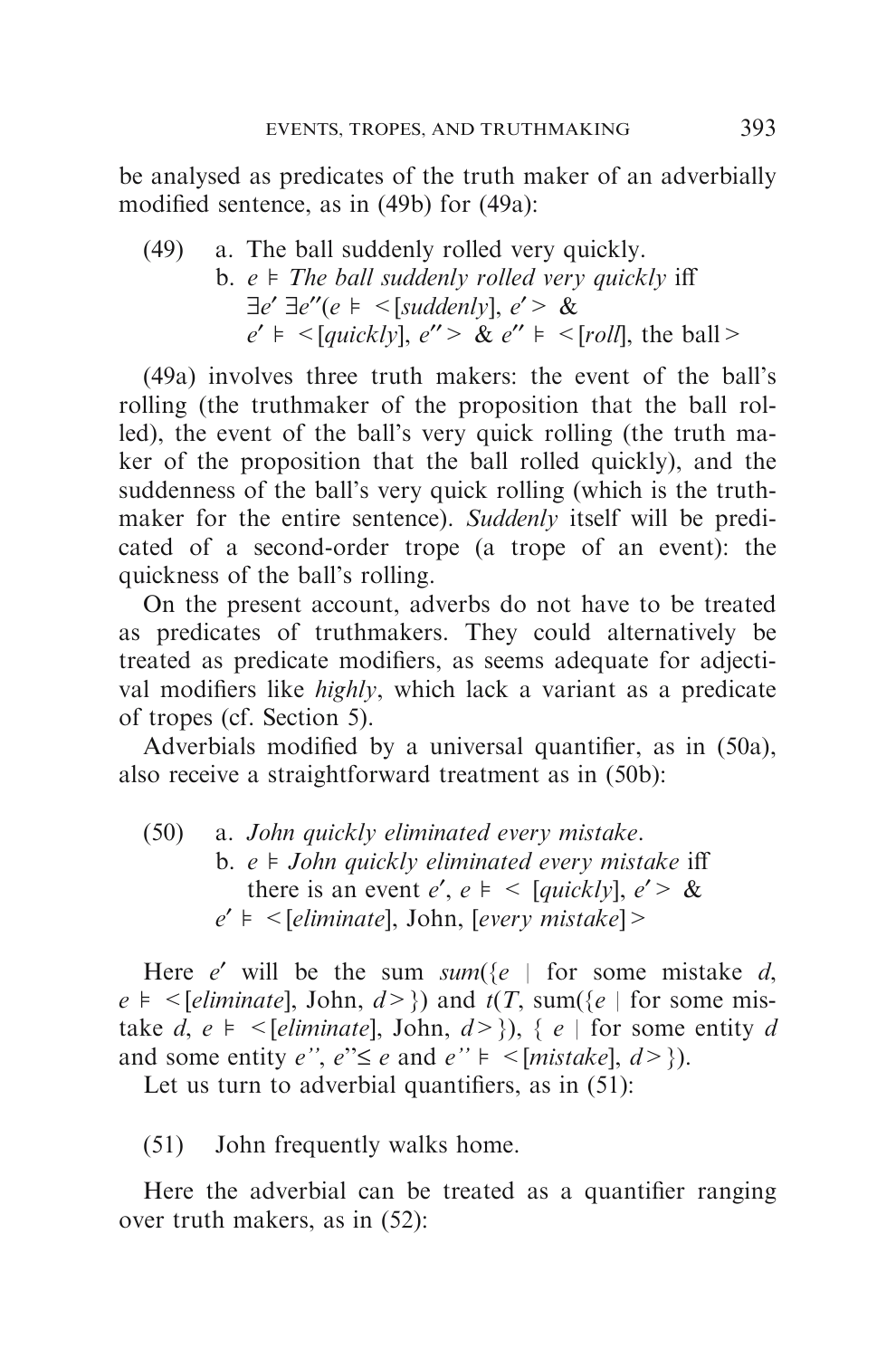(52) frequently  $e, e \models \leq [walk \; home], John \geq$ 

But adverbial quantifiers require a complex treatment in view of cases like (53):

(53) Sometimes John works out frequently.

In (53) *frequently* involves a single truth maker, the kind of truth maker sometimes ranges over, which in turn would require a single truth maker itself. Note that frequent can occur as a predicate of single collections of events (the frequent workouts). We can then say that frequent acts both as a predicate of such events and as a quantifier ranging over the parts of such an event, and thus analyse (53) as in (54):

(54) sometimes  $e e \models John works out frequently iff$ sometimes  $e \exists e' e \models \leq [frequently], e' \geq$ &  $\forall e''(e'' < e' (e'' \models \leq [work out], John>)$ 

Given that (54) itself needs a truthmaker, the complete analysis of the truthmaking conditions of (54) would be as in (55), where sometimes is now treated, like frequently in (54), as a predicate of collections of events (which is true of collections of events with at least two members):

(55)  $e_1$   $\models$  sometimes John works out frequently iff  $\exists e_1' e_1 \models \leq$ [sometimes],  $e_1' > \& \forall e \leq e_1' e \models John$ works out frequently iff  $\exists e_1' e_1 \models \leq$ [sometimes],  $e_1' > \& \forall e \leq e_1' e \models John$ works out frequently  $\exists e' e \models \leq$  [frequently],  $e'$  >  $& \forall e'' (e'' < e' \rightarrow e'' \models \leq [work out], John \geq )$ 

#### 7. CONCLUSION

Trope and event nominalizations pose particular challenges for natural language semantics in that they appear to refer to concrete, fully specific entities which are generally only partially described by the nominalization and yet, as I argued,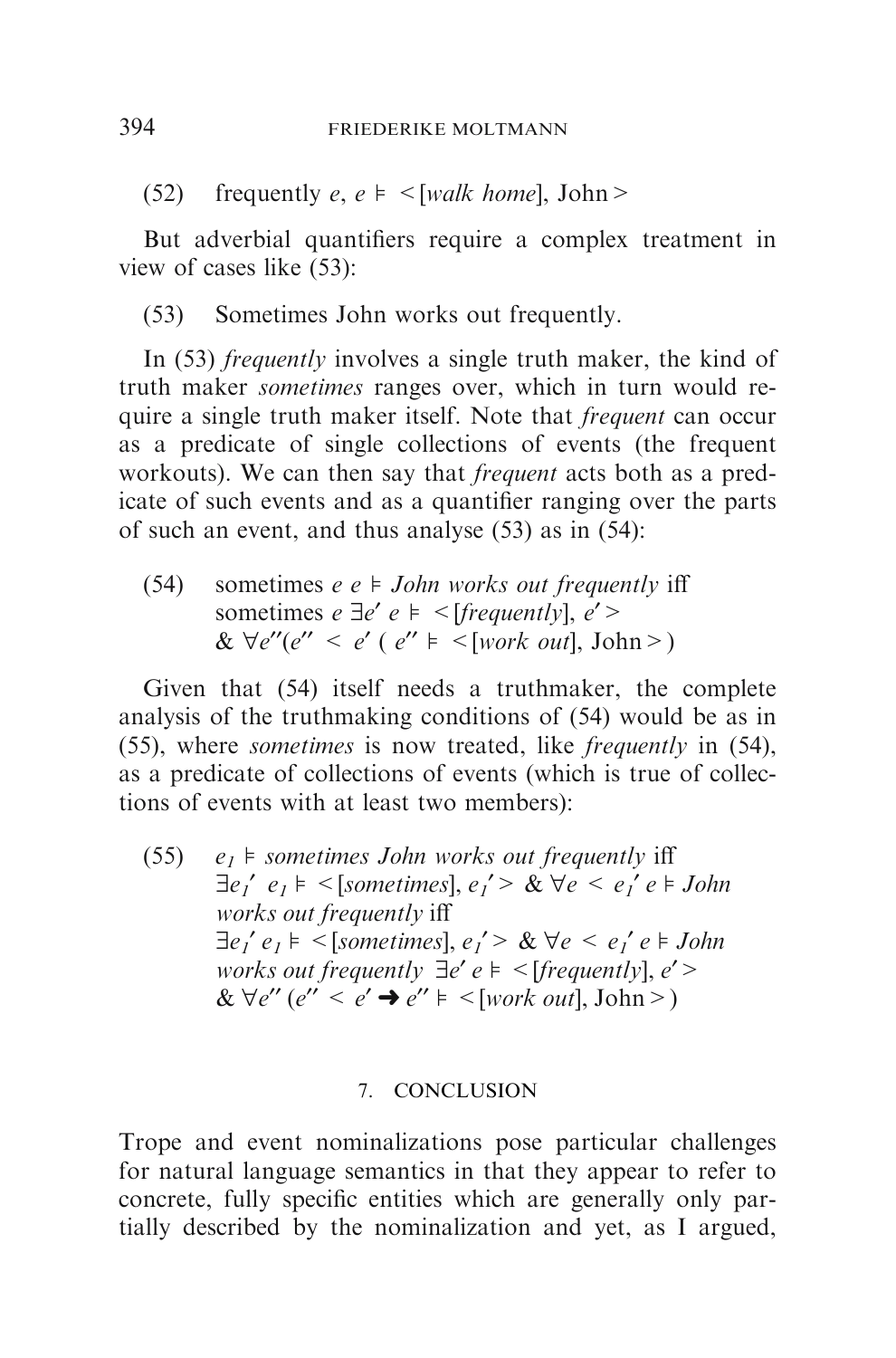do not act as implicit arguments of the base expression. This puzzle can be solved if such nominalizations are taken to involve reference to the truth maker of the corresponding proposition. Using the truth-making idea also opens up a new way of accounting for adverbial modification. By incorporating truth makers into semantic structure, this paper just started exploring the possibilities of a compositional semantic analysis of sentences involving truth makers.

#### ACKNOWLEDGEMENTS

I would like to thank audiences at the University of London, the University of Barcelona, the University of Geneva and the University of York for discussion and especially Jennifer Hornsbg, Gonzalo Rodriguez-Pereyra, Helen Steward, and an anonymous referee for comments on an earlier version of this paper. The research on this paper has been made possible by a research readership of the British Academy 2002–2004.

#### **NOTES**

<sup>1</sup> Philosophical entities (Montague, 1960) are, in Higginbotham's apt phrasing, entities 'routine in language, but routinely suspect in metaphysics' (Higginbotham, 2000, p. 50). For the notion of a trop see Williams (1953), Woltersdorff (1960, 1970), Simons (1994), Lowe (1998) among others.

<sup>2</sup> That nominalizations act a singular term and thus stands for an object can easily be verified by applying the various criteria for singular termhood proposed by Frege (1884, 1892), Dummett (1973), Wright (1983), and Hale (1987).

It is an issue, though, whether there really are such nominalizations. In Moltmann (2004), argued that wisdom does not stand for a property, but rather for a kind of trope, that is, a kind of concrete object, and in Moltmann (2003), that *that*-clauses do not act as referential terms at all.

Nominalizations of this sort have already played a central role in the thinking of some medieval philosophers of language, especially Gregory of Rimini who calls them 'complexe significabilia' (cf. Nuchelmans, 1973).

The view that *Mary's being happy* refers to a state is motivated by the observation that it can be expanded to an explicit state-referring term such as the state of Mary's being happy (cf. Woltersdorff 1970, Chapt. 3).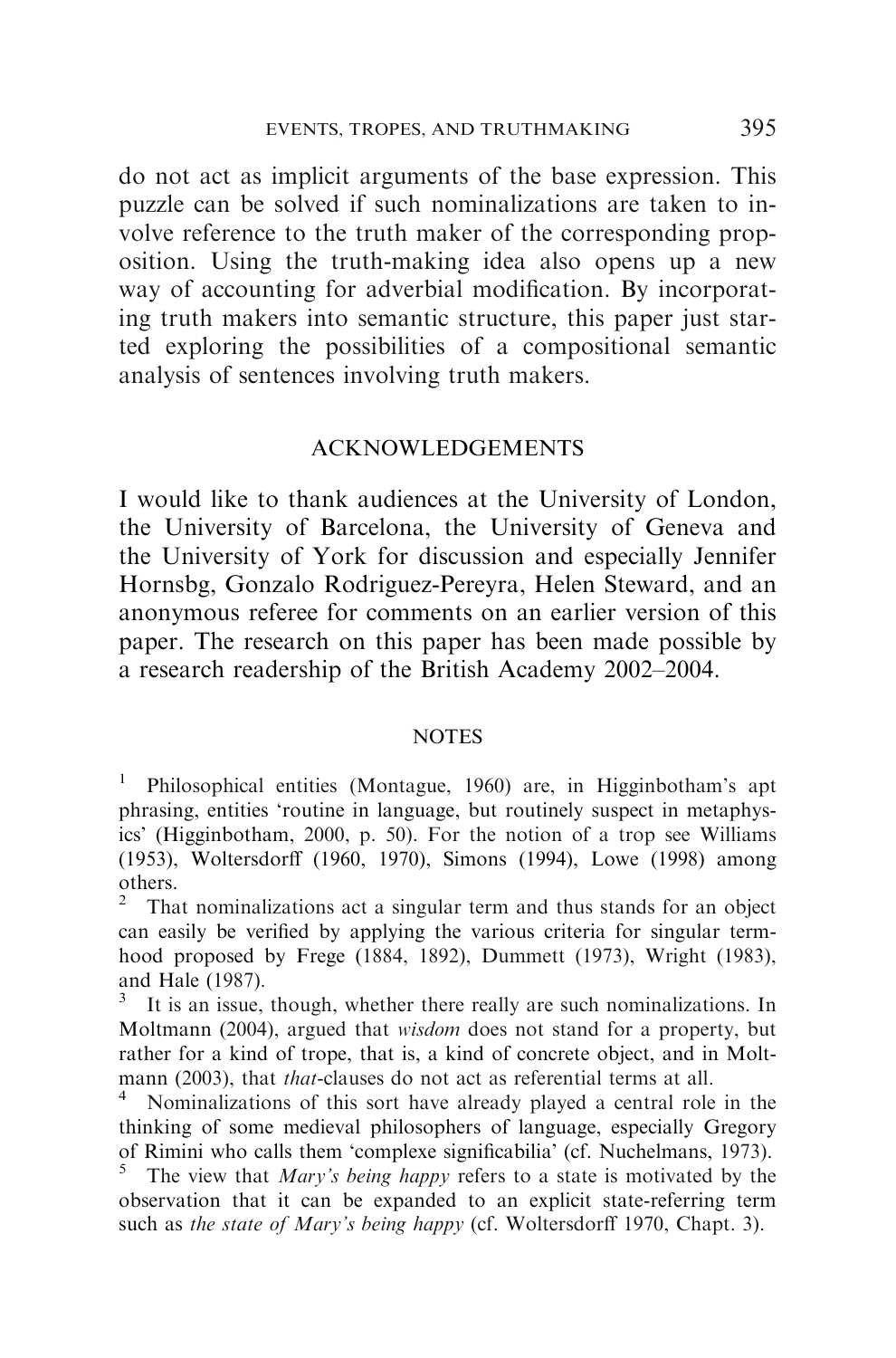### 396 FRIEDERIKE MOLTMANN

<sup>6</sup> Another case would be nominalizations referring to propositions such as the proposition that S or simply that S (but see Note 3).

This is to be distinguished from terms that introduce objects by abstraction such as Frege (1884) proposed for 'the direction of  $d'$  in (1)

(1) The direction of d is the same as the direction  $d'$  iff d is parallel to  $d'$ .

Generally, abstraction is not particularly suited for dealing with nominalizations (note that *direction* does not involve a morphological nominalization process).

As particulars they can stand in causal relations and can act as the objects of perception:

(1) a. John's tiredness was the cause of the accident. b. Mary noticed John's tiredness.

See also Woltersdorff (1970, Chapt. 3) for the distinction between state and trope nominalizations. Woltersdorff notes that only the former can be expanded to an explicit state description such as the state of being honest and are impossible after the verb possess (?? John possesses being honest, as opposed to John possesses honesty). Woltersdorff, though, does not exclude that such distinctions are due just to the use of terms, rather than the nature of the entities that are denoted.<br> $\frac{10}{10}$  Being grounded in specific properties.

Being grounded in specific properties does not necessarily mean consisting of entities that are nothing but instantiations of determinate properties. Steward (1997, chap. 1), in the context of a discussion of the mind–body problem, gives another criterion for an entity to be a particular, and that is the possibility of having a 'secret life', roughly, of being identifiable in various ways, one identification available to an agent not necessarily constituting all there is to the entity. This notion of particularity, she argues, is needed for the token–token identity theory of the mind to be intelligible. For an event to possibly be a mental and a physical event, it should not be identified strictly with an instantiation of a property.

Steward (1997) argues for another difference between abstract entities such as states and particulars such as, for her, events: only events stand in causal relations; states can only enter relations of causal explanation.

This distinction recalls the distinction between propositional and eventive remembering illustrated in (1):

- (1) a. John remembered being in pain.
	- b. John remembered that he was in pain.

In (1a) John remembers an event (in some detail, and from the inside), in (1b) John remembers a fact (perhaps without detail and only by inference or otherwise indirectly).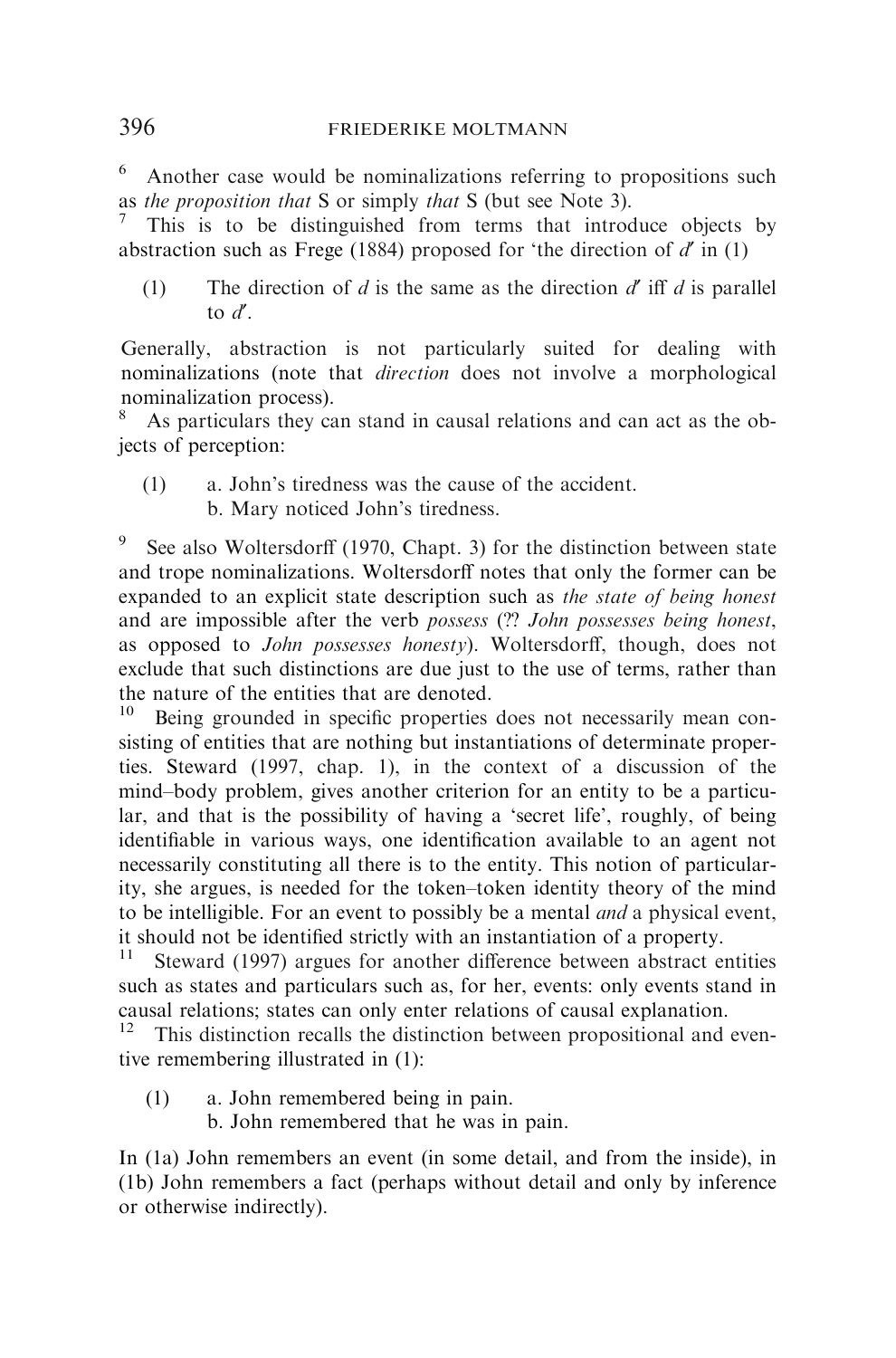<sup>13</sup> See also Woltersdorff (1970) for that observation.

The measurement criterion shows also an interesting difference between entities like John's believing that S and entities like John's belief that S:

(1) a.  $\#$  John's believing that S was not very strong. b. John's belief that S was not very strong.

This indicates that John's belief that  $S$  is not a state, but a particular, pace Steward (1997).<br><sup>15</sup> There are trope

There are trope nominalizations, though, formed from predicates expressing the absence of a property or trope in any part of an object, such as *spotlessness* or *cleanliness*. I take these to refer to a complex higher-order trope consisting in the exhaustion of all the parts of an object with respect to the property of not carrying spots or dirt. See Section 6.

See also Steward (1997) (chap. 4) concerning the observation about demonstrative reference.

<sup>17</sup> This is the view of tropes of Williams (1953), Campbell (1990), Bacon (1995), Maurin (2002) among others, where tropes are considered the ultimate constituents of the world from which all other entities are to be construed.<br> $\frac{18}{1}$ 

I follow a common view according to which the actual properties of things and thus the natural properties are absolutely determinate, a view held by Armstrong among others. But see Sanford (2002) for a critical discussion.<br> $19 \text{ T} \cdot 11$ 

The literature is divided as to the possibility of negative events. Their existence is denied in Asher (1993, 2000), but asserted and analysed in Higginbotham (2000).

Facts are abstract in that they are generally not fully specific entities; they are abstract also in not being in space and time. The latter is a property of less interest in the present context, where facts and states are contrasted with tropes and events. Note that states, even though not necessarily fully specific, can be measured in time (John's being ill lasted two weeks).<br> $21$  Montag

Montague (1960) presents a somewhat different version of that view, taking events to be generic objects, i.e. properties of time (and as such the entities event nominalizations refer to).<br><sup>22</sup> Of course, proponents of the sec

Of course, proponents of the second view of events are generally aware of the fact that there are many event-denoting nouns that are not nominalizations, such as *fire, catastrophe*, or *storm*. But this simply means that events are derived objects whose composition does not have to go along with the compositional semantics of an event-referring term. Events, on the second view, are not conceived as objects that can *only* be introduced by a linguistic construction.

Kim himself offered an account for the fourth difference between events and facts, that all of a fact description needs to be fact-constitutive,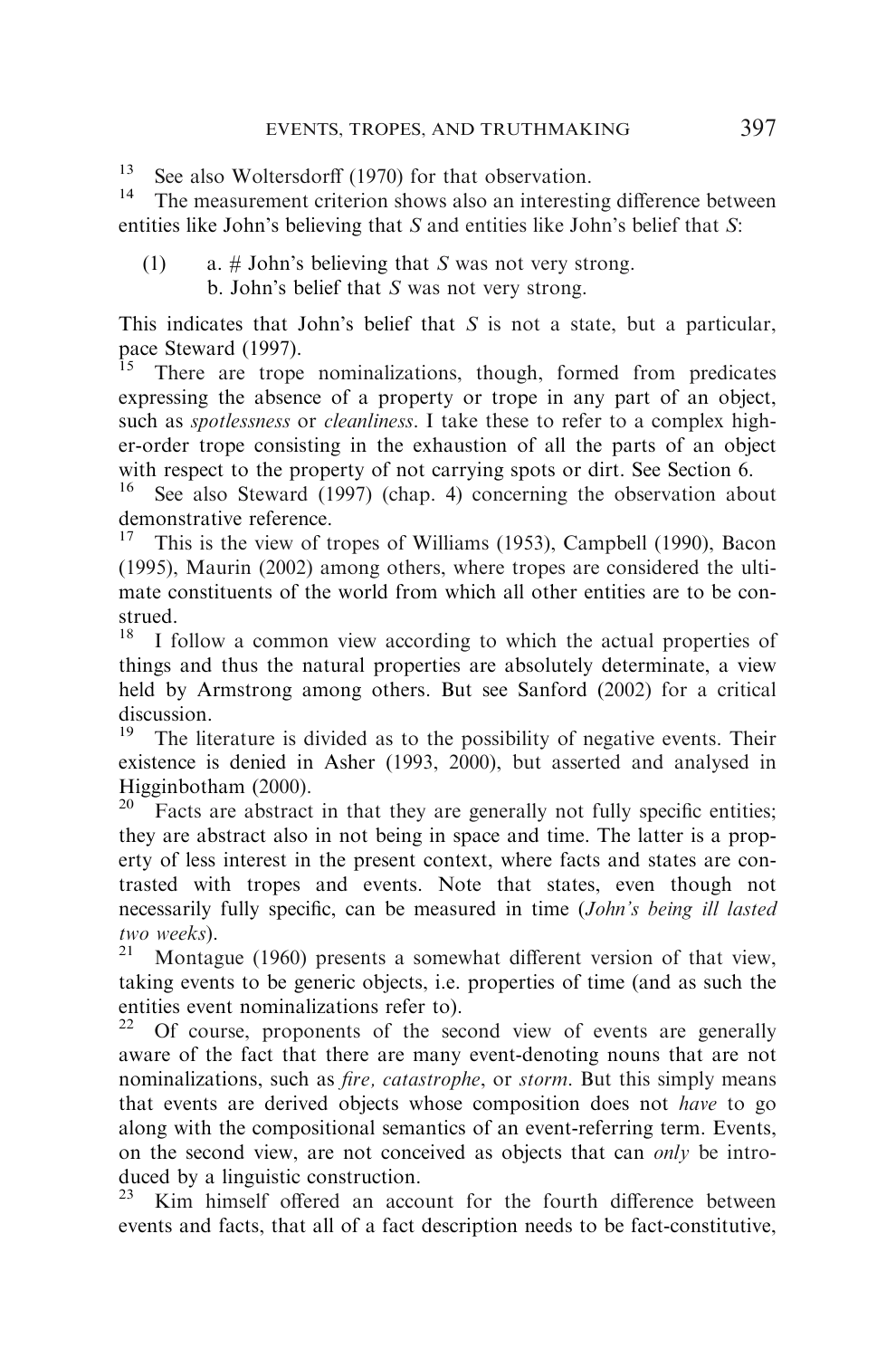but not all of an event description event-constitutive. Kim proposed that not all predicates that occur in an event description need to be part of the existence and identity conditions of events. Rather a distinction needs to be made between event-characterising and event-constitutive roles of modifiers. Thus, slow in (1a) may act as an event-characterizing modifier, whereas in (1b) it acts as an event-constitutive modifier:

(1) a. John's slow walk took an hour. b. John's slow walk to the house was the cause of the delay.

In (1a) the slowness of the walk is causally relevant. By contrast, in (1b) it lacks any relevance for the application of the predicate. With *slow* acting as an event-characterizing modifier, (1a) will be analysed as in (2b), rather than as in (2a):

(2) a. [John's slow walk]<sup>t</sup> = [John, [slow walk], t] b. [*John's slow walk*]<sup> $t = \iota e$ [slow(e) & e = [John, [walk], t]]</sup>

In  $(2a)$ , *slow* acts as a predicate modifier, whereas in  $(2b)$ , it acts as a predicate of an event. Thus one difference between events and facts consists in that whereas events allow for event-characterizing modifiers, facts allow only for fact-constitutive ones.<br> $24$  Another development of the De

Another development of the Davidsonian idea, the Neodavidsonian account, says that verbs take only events as arguments, with the other arguments now being linked to the event by separate thematic relations, as below (cf. Parsons, 1990; Landman, 2000 among others):

(1)  $\exists e(walk(e) \& slowly(e) \& AGENT(e) = John)$ 

 $25$  It does not necessarily go along with that view, though, as pointed out by Landman  $(2000, \text{Chap. } 1)$ .<br><sup>26</sup> Davidson proposes that even

Davidson proposes that event identity depends on the causes and effects of events ('Events are identical just in case they share the same causes and effects') and, in later writings, following Quine, on the spacetime region an event occupies ('Events are identical just in case they occupy the same space–time region'). A more plausible view allows two qualitatively different events to occupy the same space–time without being strictly correlated with the description used to refer to them (cf. Bennett, 1988; Taylor, 1985).<br><sup>27</sup> Ean a fuller disc

For a fuller discussion see Landman (2000, chap. 1).

This phenomenon should not be confused with the possibility of intensional adverbial modifiers such as *reluctantly* in (1):

(1) John reluctantly walked slowly.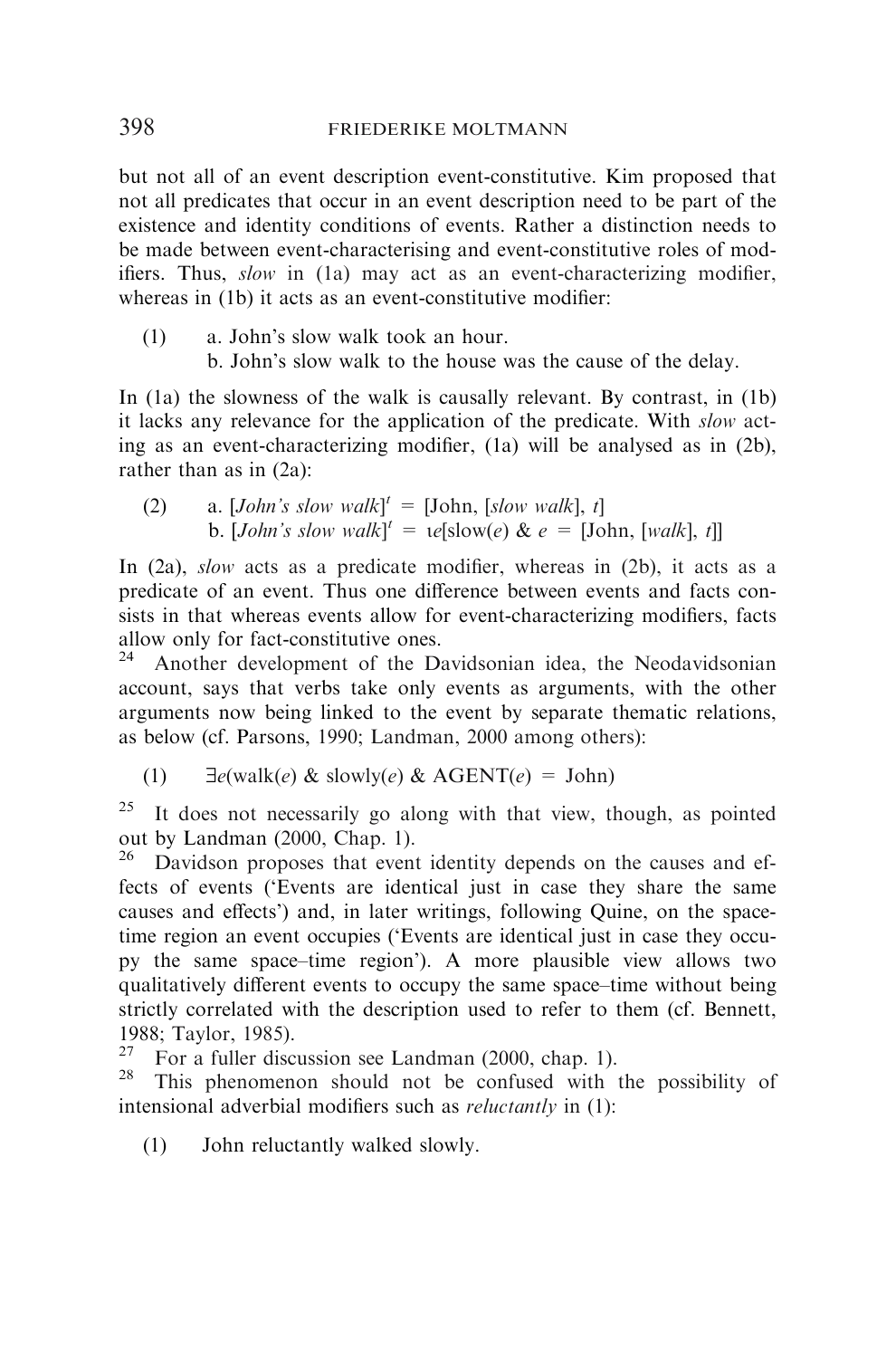Reluctantly is not just a predicate of events, but also takes a property as one of its arguments. This is needed to account for the failure of substitution as in (2) (cf. Landman, 2000):

(2) John reluctantly insulted the queen. John reluctantly insulted the head of the state council.

 $29$  Additional event arguments for certain adverbs are also posited by Higginbotham (2000), but for somewhat different explicitly given reasons, one of them being the two readings of (1):

(1) John quickly objected.

On one reading the objection of John was done in a quick manner. On another reading John was quick to object, a reading involving an additional event argument besides the event of objecting.

While Higginbotham does not tell us what that event is, I would, within the proposal in Section 6, account for the second reading by having quickly be predicated of a second truth maker, making the not entirely explicit proposition 'John brought it about to object' true, where the bring-about-part may be grounded in features of the syntactic structure, rather than lexical material.

This of course recalls Chisholm's (1970) and Montague's (1960) view according to which events are types that can recur.

In medieval semantics, tropes are induced also for the simple subjectpredicate sentence *John is white*, which is analysed as 'There is a whiteness that is present in John', using a nominalization in the paraphrase. Thus, Ockham (Loux, 1974, p. 69–71) takes whiteness, as in John's whiteness, to have a simple (or 'absolute') meaning, whereas the meaning of *white* is taken to be 'connotative', or complex, to be defined in terms of particular whitenesses. White thus is true of an object  $d$  just in case some particular whiteness is present in  $d$ .

Also Aristotle in the Categories takes an adjective such as white to have a more complex semantics than its nominalization. Aristotle seems to even think the adjective is morphologically derived from the nominalization: 'In most, indeed in almost all cases, the name of that which is qualified is derived from that of the quality. Thus, the terms 'whiteness', 'grammar', 'justice', give us the adjectives 'white', 'grammatical', 'just', and so on' (Categories (10a, 29–31). This is obviously not what we find in the morphology of English. But as a general claim, Aristotle's remark is perhaps to be understood in a purely semantic way.

There are also sentences that could not involve events or tropes for their truth-making, for example existential sentences as in (1) (cf. Mulligan et al., 1984):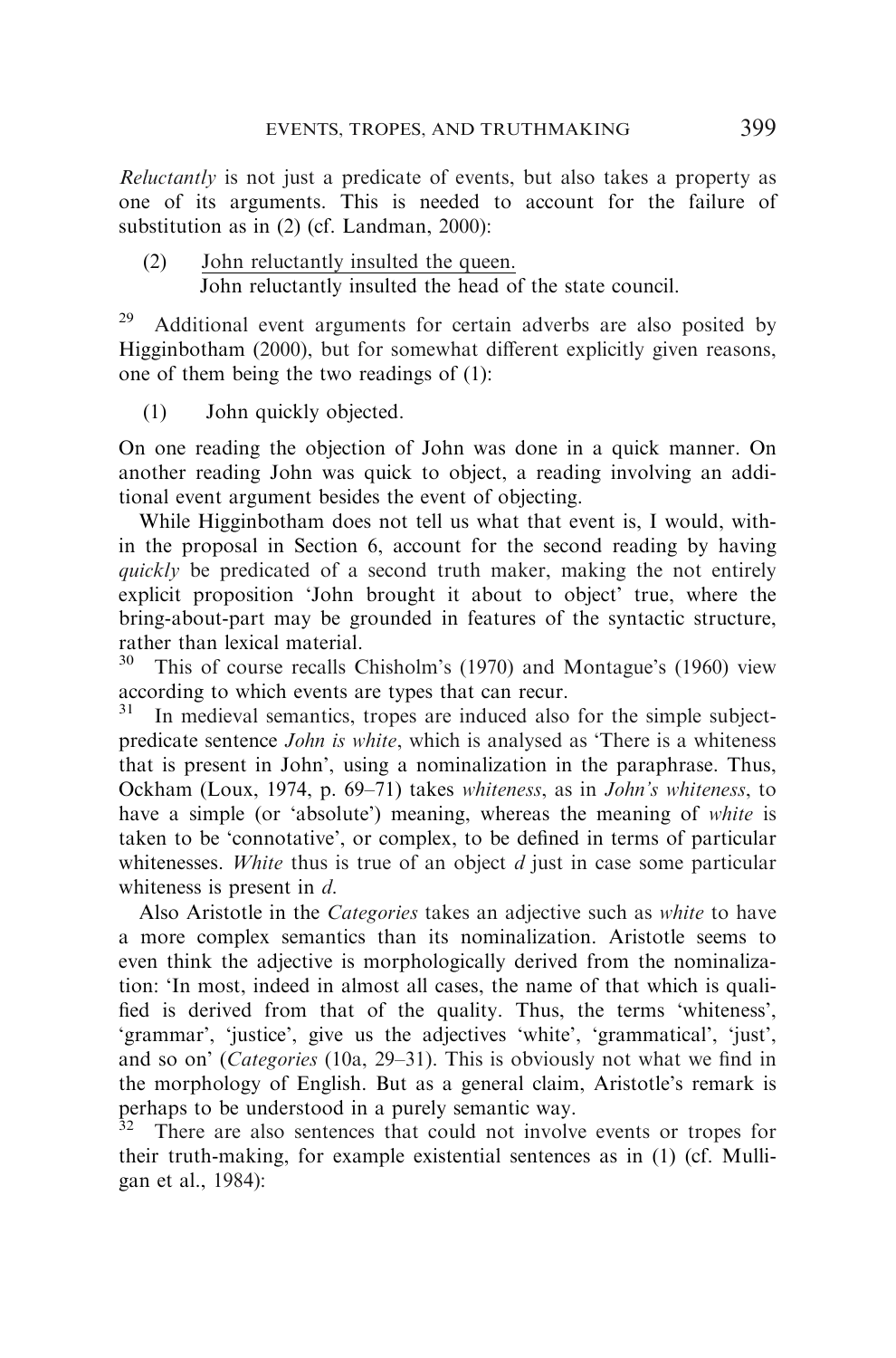(1) There are two books about this author.

(1) clearly is not made true by a trope or an event, but rather by an object, in fact by two objects.

A sentences like (2) can't have a trope or an event as a truth maker either:

(2) John is a man.

(2) arguably is also made true by an object, an object whose essence grounds the truth of the sentence.

As Helen Steward pointed out to me, it is not clear what the truthmaker of a sentence like (3) should be:

(3) The cat is on the mat.

The truthmaker is neither the cat nor the instantiation of a particular property in the cat. But perhaps it is the relational trope that is the containment of the cat in the spatial location 'on' the mat, at a particular time.

<sup>33</sup> See for example, Bigelow (1988), Fox (1987), Armstrong (1997, 2004), Restall (1996), Read (2000). For a critical view see Lewis (2001).<br><sup>34</sup> The principle as a definition of truthpokers, together with

The principle, as a definition of truthmakers, together with less problematic conditions such as the account of disjunction in (34a), entails that every true sentence is made true by every truthmaker. See Restall (1996) and Read (2000) for discussion and different proposed solutions.<br> $35$  Monotonicity makes use of the relation  $\leq$  as the most general

Monotonicity makes use of the relation  $\leq$  as the most general part relation among events. It holds between an event  $e$  and an event  $e'$  if  $e$  is a temporal part of  $e'$ , if e is a spatial part of  $e'$ , and if e is a qualitatively simpler event than  $e^{t}$  (as a walking event is simpler than a strolling event). It is thus a part relation that should cover both the zonal part relation and the nonzonal part relation, in the sense of the notions of zonal and nonzonal fission and fusion of Bennett (1988).

 $36$  One might try to define the notion of truthmaker that I am adopting in terms of the first notion of a truthmaker, namely as a qualitatively and spatially minimal truthmaker in the first sense of truthmaking. There is an issue though with the condition of spatial minimality. As noted by Levinson (1980), the knife's sharpness and the knife's blade's sharpness are the same trope, an entity that blurs, in this case, the distinction between the knife and the blade of the knife. Thus the truthmaker of the knife's blade is sharp is not more minimal spatially than the truthmaker *of the knife is sharp*.<br><sup>37</sup> Read (2000) actually argues against (33a), for reasons indicated in

Note  $34.$ 

See for example the discussion in Armstrong (1997, 2004) and Mulligan et al. (1984).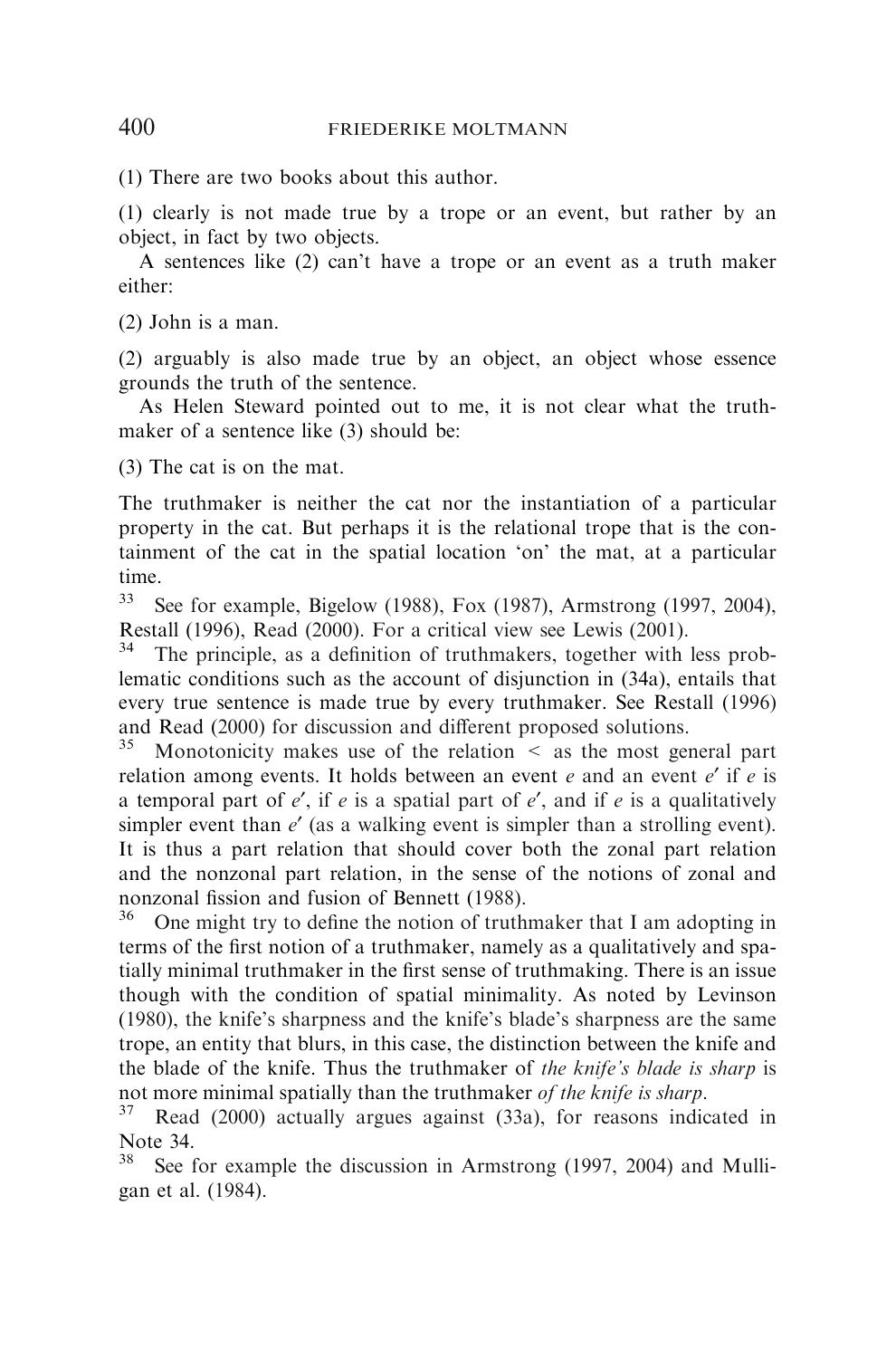<sup>39</sup> The maximality condition, it appears, is enforced by the count noun status of state and activity nominalizations because count nouns generally are associated with the condition that the entity they refer to be an integrated whole (cf. Simons, 1987; Moltmann, 1997). Integrity is not given by the inherent nature of states and thus needs to be imposed by the maximality condition.

#### **REFERENCES**

- Armstrong, D. (1978): Universals and Scientific Realism, Vols. 1, 2, Cambridge: Cambridge, UP.
- Armstrong, D. (1997): A World of States of Affairs, Cambridge: Cambridge UP.
- Armstrong, D. (2004): Truth and Truthmakers, Cambridge: Cambridge UP.
- Asher, N. (1993): Reference to Abstract Objects in Discourse, Dordrecht: Kluwer.
- Asher, N. (2000): 'Events, Facts, Propositions, and Evolutive Anaphora', in Higginbotham (ed.) et al., Speaking of Events, New York: Oxford UP.
- Bacon, J. (1995): Universals and Property Instances The Alphabet of Being, Oxford: Blackwell.
- Bennett, J. (1988): Events and their Names, Oxford: Clarendon Press.
- Bigelow, J.C. (1988): The Reality of Numbers, Oxford: Clarendon Press.
- Campbell, K. (1990): Abstract Particulars, Oxford: Blackwell.
- Carnap, R. (1956): Empiricism, Semantics, and Ontology, Meaning and Necessity (pp. 205–221), Chicago: Chicago UP.
- Chisholm, R. (1970): 'Events and Propositions', Nous 4, 15–24.
- Chierchia, G. (1984): Topics in the Syntax and Semantics of Infinitivals and Gerunds. Ph D dissertation University of Massachusetts Amherst.
- Cresswell, M. (1985): Adverbial Modification, Dordrecht: Kluwer.
- Davidson, D. (1987): 'The Logical form of Action Sentences', in D. Davidson and N. Rescher (eds.), The Logic of Decision and Action, Pittsburgh: Pittsburgh University Press, pp. 81–95.
- Davidson, D. (1969): 'The Individuation of Events', in N. Rescher (ed.) Essays in Honour of Carl Hempel, Dordrecht: Reidel pp. 216–234.
- Dummett, M. (1973): Frege: Philosophy of Language, London: Duckworth.
- Fox, J. (1987): 'Truthmaker', Australasian Journal of Philosophy 65, 188–207.
- Frege, G. (1884): Die Grundlagen der Arithmetik: eine logisch-mathematische Untersuchung uber den Begriff der Zahl. Translated by J. L. Austin as The Foundations of Arithmetic. Blackwell, 1950.
- Frege, G. (1892): 'Ueber Begriff und Gegenstand', Vierteljahreszeitschrift fuer wissenschaftliche Philosophie XVI, 192–205.
- Hale, B. (1987): Abstract Objects, Oxford: Blackwell.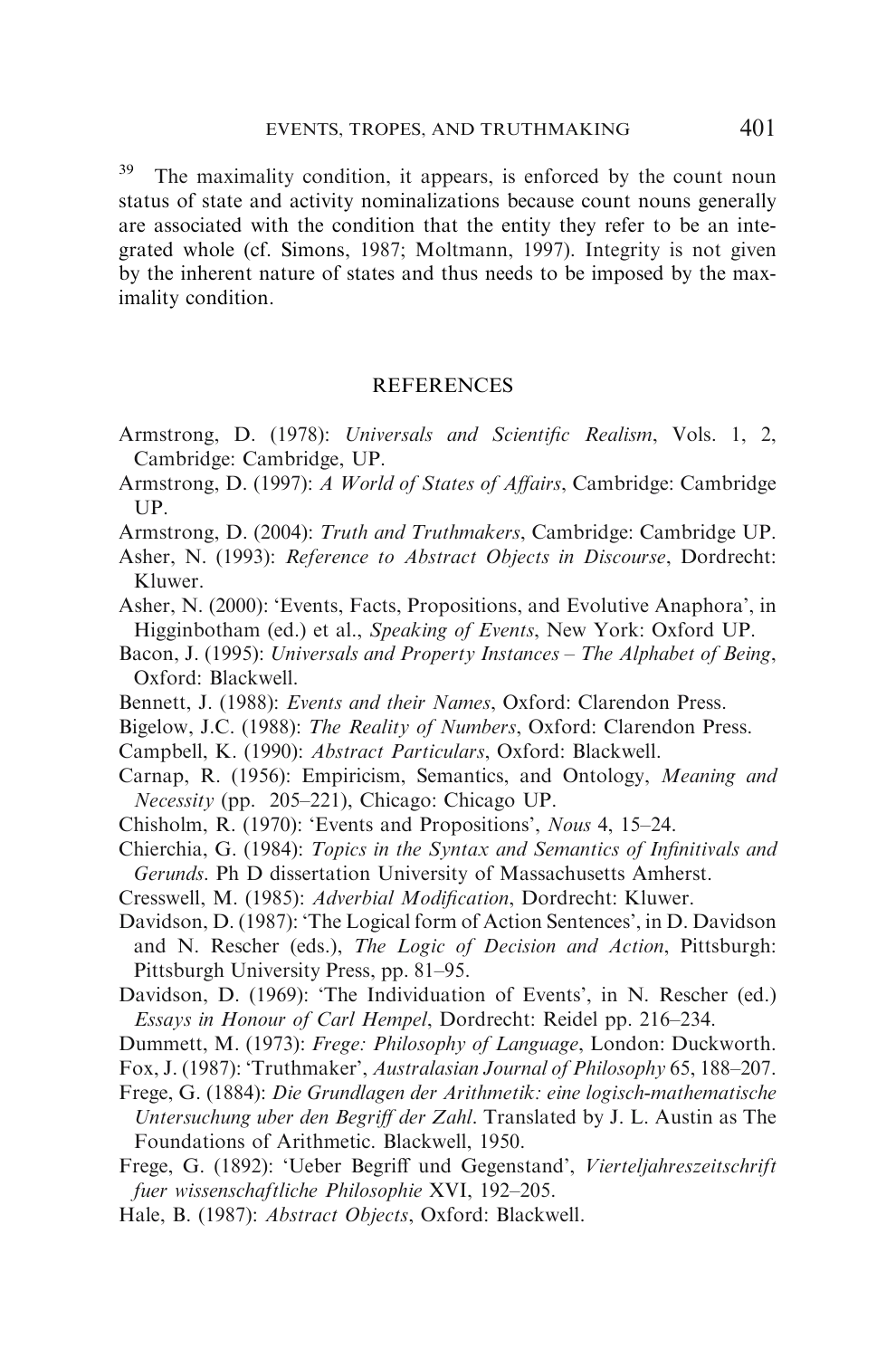- Higginbotham, J. (2000): 'On Events in Linguistic Semantics', in Higginbotham et al. (2000).
- Higginbotham, J. et al. (2000): Speaking of Events, Oxford: Oxford UP 49–79.
- Kim, J. (1976): 'Events as Property Exemplifications', in M. Brand and D. Walton (eds.), Action Theory, Dordrecht: Reidel.
- Landman, F (2000): Events and Plurality, Dordrecht: Kluwer.
- Levinson, J. (1980): 'The Particularization of Attributes', Australiasian Journal of Philosophy 58, 102–15.
- Lewis, D. (1983): 'New Work for a Theory of Universals', Australasian Journal of Philosophy 61(4), 343–377. Reprinted in Mellor/Oliver (eds.), 188–227.
- Lewis, D. (2001): 'Truthmaking and Difference-Making', Nous 35, 602–615.
- Lombard, L.B. (1986): Events. A Metaphysical Study, London: Routledge/ Kegan.
- Loux, M. (1974): Ookham's Summa Logicae. Notre Dame, IN: University of Notle Dame Press.
- Loux, M. (1998): Metaphysics. A contemporary Introduction, London/New York: Routledge.
- Lowe, E.J. (1998): The Possibility of Metaphysics. Substance, Identity, and Time, Oxford: Clarendon Press.
- Maurin, A.-S. (2002): If Tropes, Dordrecht: Kluwer.
- Montague, R. (1960): 'On the Nature of Certain Philosophical Entities', Monist 53, 159–194, reprinted in R. Montague: Formal Philosophy, Yale UP, New Haven, 1974.
- Moltmann, F. (1997): Parts and Wholes in Semantics, Oxford: Oxford UP.
- Moltmann, F. (2003): 'Propositional Attitudes without Propositions', Synthese 135, 77–118.
- Moltmann, F. (2004): 'Properties and Kinds of Tropes: New Linguistic Facts and Old Philosophical Insights', Mind 113, 1–43.
- Mulligan, K., Simons, P. and Smith, B. (1984): 'Truthmakers', Philosophy and Phenomenological Research 44, 287–321.
- Nuchelmans, G. (1973): Theories of Proposition. Ancient and Medieval Conceptions of the Bearers of Truth and Falsity, Amsterdam and London: North Holland.
- Parsons, T. (1990): Events in the Semantics of English, Cambridge (Mass.): MIT Press.
- Peterson, P. (1997): Fact, Proposition, Event, Dordrecht: Kluwer.
- Reichenbach, H. (1947): Elements of Symbolic Logic, Toronto: Macmillan.
- Read, S. (2000): 'Truthmakers and the Disjunction Thesis', Mind 109, 67–79.
- Restall, G. (1996): 'Truthmakers, Entailment, and Necessity', Australasian Journal of Philosophy 74, 331–340.

Higginbotham, J. (1985): 'On Semantics', Linguistic Inquiry 16, 547–597.